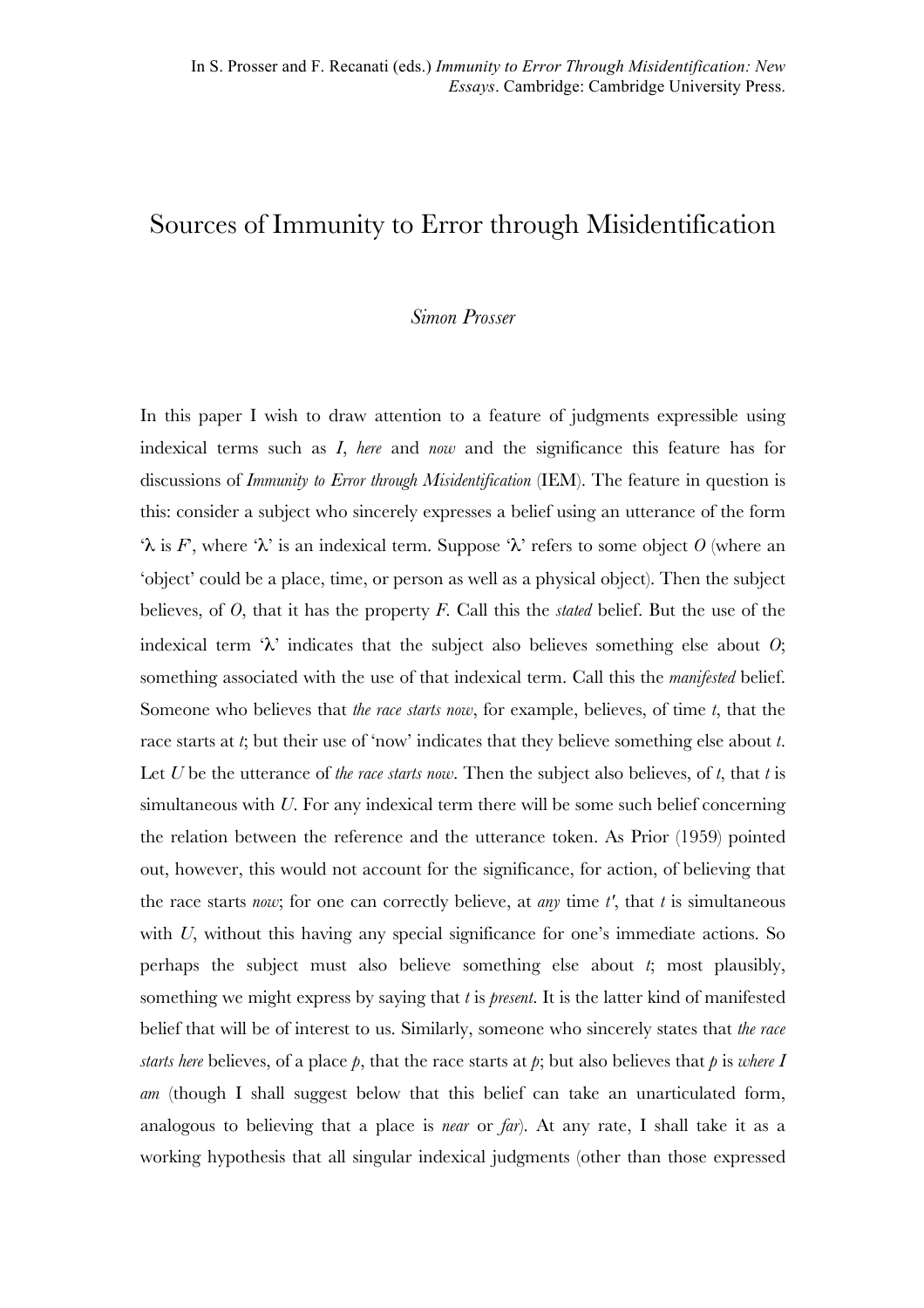using 'pure' demonstratives such as *that*) have some such associated manifested belief; and I shall consider the significance of this for IEM. Insofar as this hypothesis helps shed light on IEM, we can take this as weighing in favour of the hypothesis.<sup>1</sup>

An analogy with complex demonstratives (noun phrases of the form 'that  $\varphi$ ', where the 'ϕ' component is called the *nominal* term) will be instructive in what follows. Someone who sincerely utters 'that  $\varphi$  is  $F$ ' believes, of an object  $O$ , that it is  $F$  (the stated belief); but they also believe, of  $O$ , that it is a  $\varphi$  (the manifested belief). Since *either* of these beliefs might be in error, an account of the epistemology of complex demonstrative judgments must take both kinds of error into account. The same, I suggest, is true for indexicals; in particular, we are unlikely to get a correct account of IEM in indexical judgments unless errors in both stated and manifested beliefs are allowed for.2

I shall proceed by focussing mainly on spatial indexicals because there are certain kinds of error that occur in perception-based spatial judgments that occur more rarely, if ever, for judgments about times or places. However I do think that the view that I shall develop applies equally to temporal and personal judgments; and I shall discuss these, including first-person judgments, toward the end of the paper.

# ERROR THROUGH MISIDENTIFICATION

The phenomenon of *Immunity to Error through Misidentification* came to prominence through the work of Sydney Shoemaker (1968, 1970), though Shoemaker notes that

<sup>&</sup>lt;sup>1</sup> I give a more direct argument for this view of indexical beliefs, based on the problems associated with *cognitive dynamics*, in Prosser 2005.

<sup>&</sup>lt;sup>2</sup> Would the same apply to judgments expressed using proper names? Insofar as there is a property of *being named Smith* (or *being Smith* for short), then we can form complex demonstrative judgments of the form 'that Smith is *F*'. The choice of words indicates that the subject believes that the person in question is a Smith, as well as being *F*. If the above claims about indexicals are correct then one might wonder if it would equally follow that judgments expressed as 'Smith is *F*' are epistemically equivalent to judgments of the form 'that Smith is *F*'. I have two responses: firstly one might accept a theory of names as equivalent to complex demonstratives; indeed Tyler Burge (1973) put forward just such a theory. But, secondly, one can resist the claim that names are associated with properties in the same way that indexicals are. For any name NN the only associated property is *being named NN*; whereas for an indexical term  $\lambda$  the *interesting* associated property is not *being named/referred to as*  $\lambda$  (which would only be true relative to an appropriate context anyway), but rather a quite different kind of property; one with a more direct significance for belief and action.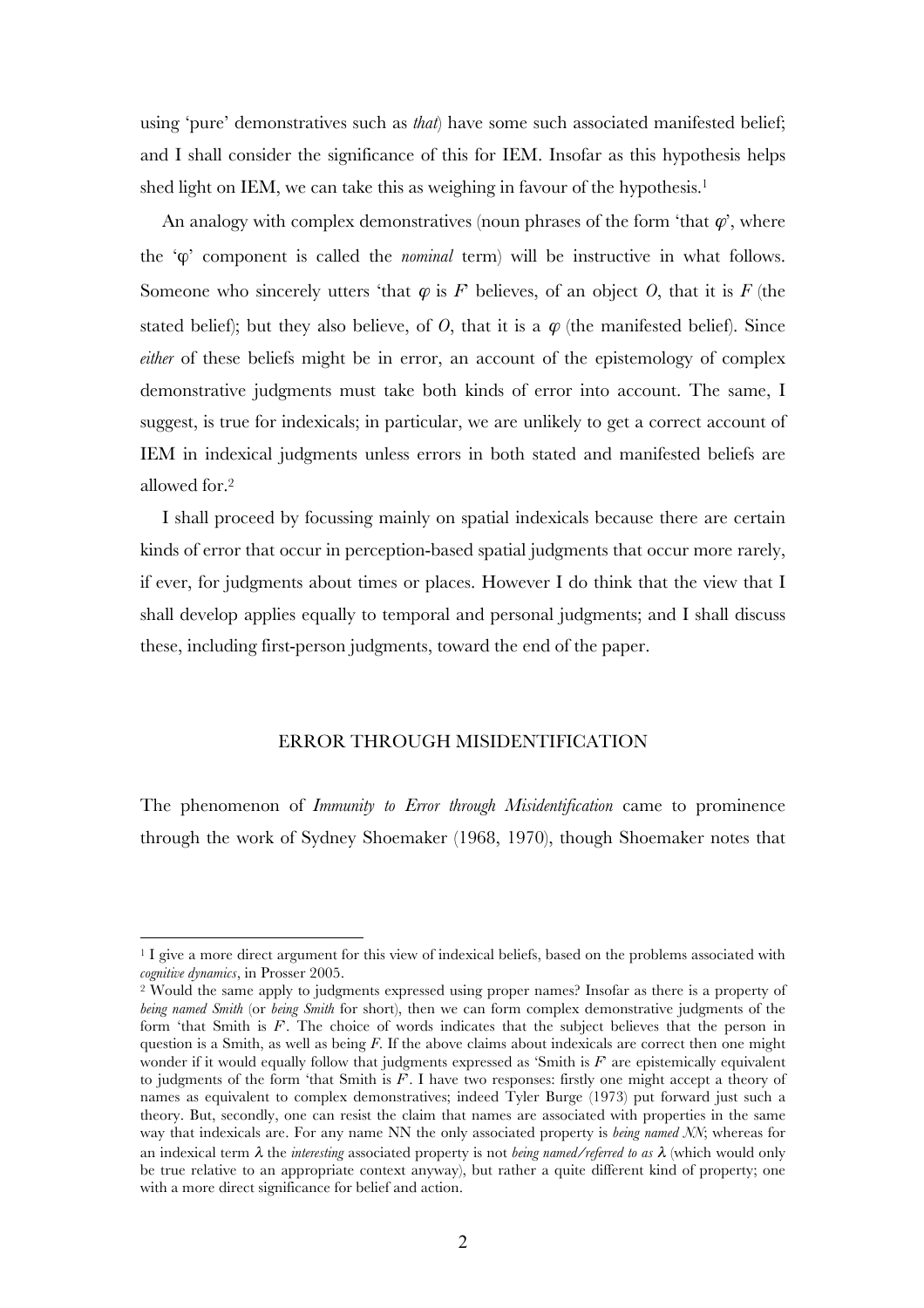the phenomenon was discussed briefly by Wittgenstein (1958).3 The original interest was in first-person judgments, but others (e.g. Evans 1982) have subsequently argued for versions of the phenomenon applying to judgments expressible using other indexical or demonstrative terms. IEM is a property of *judgments* (where a judgment is the formation of a belief or knowledge based on specific reasons and/or evidence); it is not a property of a specific belief *per se*. By 'error' I shall mean a judgment that produces a false belief. The essence of IEM is that although almost any judgment can be in error, some judgments are immune to certain *kinds* of error. Following James Pryor (1999) we can illustrate two slightly different varieties of *error through misidentification* using the following examples:

Example 1: *Smith is in a hurry*. You see someone who looks like Smith running by and looking flustered. You judge that *Smith is in a hurry*. But the person you see is not Smith, and in fact Smith is not in a hurry. Consequently your judgment is in error, and the source of the error is that you misidentified the person you saw.

Example 1 corresponds to what Pryor calls *de re* misidentification; its essential feature is that the subject's justification for believing that Smith is in a hurry rests on, or can be no better than, the subject's justification for believing an identity statement of the form 'that person = Smith'.

Note that although one may sometimes go through a conscious train of thought in which one infers '*a* is  $F$ ' from a perceptual judgment '*b* is  $F$ ' combined with the belief  $a = b$ <sup>'</sup>, error through misidentification can occur without any conscious inference being made. In example 1 the subject might for example have a noninferential capacity to recognise Smith through sight, and thus judges that Smith is in a hurry based on the visual experience without mediation by a judgment of identity. What matters is whether the subject's judgment would have been undermined if some such identity had fallen into doubt.4

<sup>3</sup> Early discussions of IEM include Wittgenstein 1958 and Strawson 1966 (164-5). Following Shoemaker's (1968, 1970) classic papers the phenomenon was given further prominence by Gareth Evans (1982). More recent discussions include Campbell 1997, 1999a, 1999b, Pryor 1999, Coliva 2003, 2006, Recanati 2007 and Peacocke 2008, though this list is far from complete. The phenomenon has a significant role in a great many discussions of the first person.

<sup>4</sup> Cf. Coliva 2006.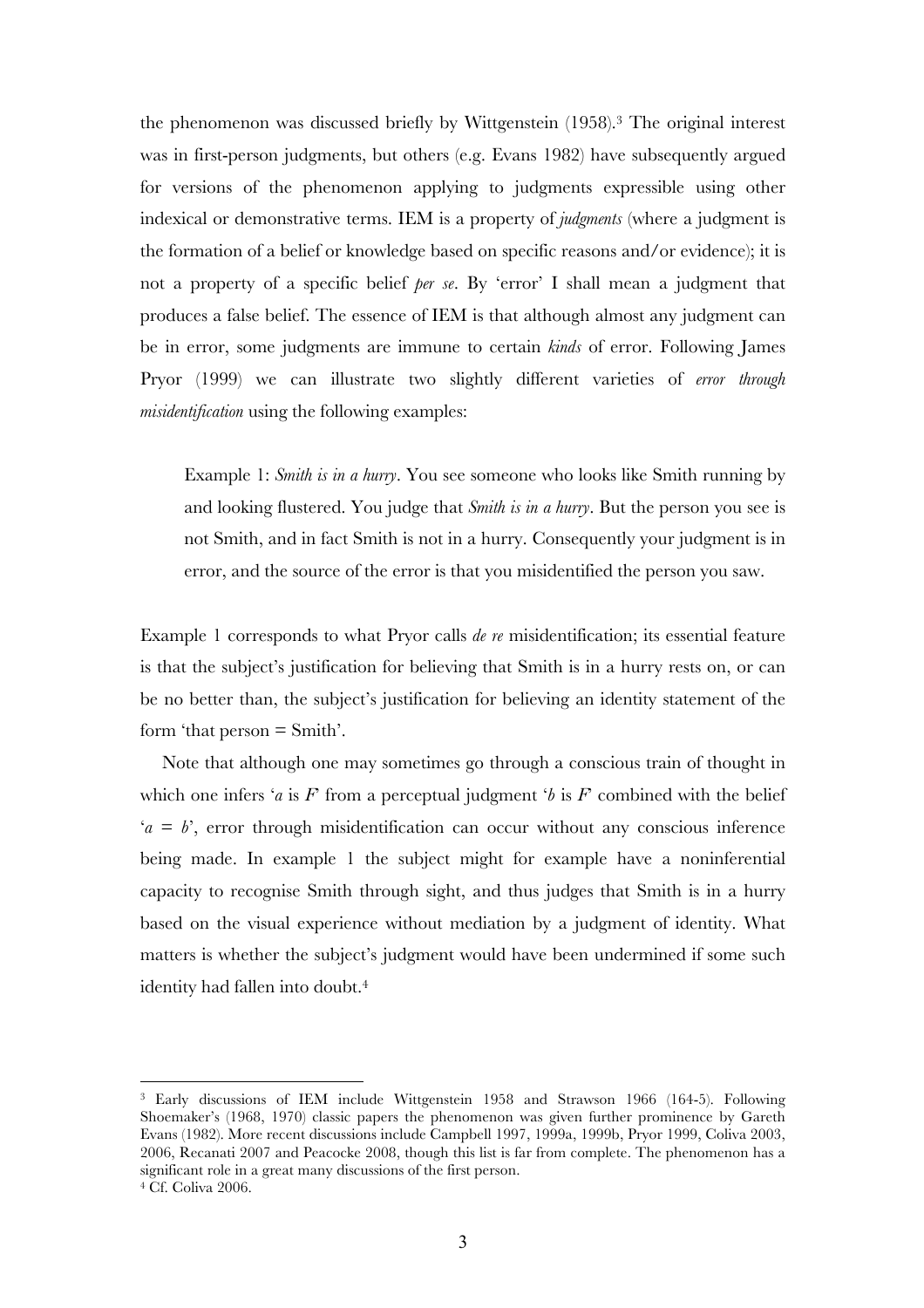Example 2: *The Skunk* (Pryor 1999: 281). You smell a skunk-like odour and thus judge that there is a skunk in the garden. As a matter of fact this is true. You then see a small animal in the garden and judge that *that is a skunk*. However this is false; the animal you see is not a skunk and did not produce the odour.

Example 2 corresponds to what Pryor calls *wh*-misidentification (short for *which-object*misidentification). This differs from *de re* misidentification in the following way: in cases of *de re* misidentification the putative grounds for the judgment '*a* is *F*' may provide genuine grounds for a different *de re* judgment '*b* is *F*', but there is error through misidentification because  $a \neq b$ . In cases of *wh*-misidentification, by contrast, there are no genuine grounds for any *de re* judgment of the form '*b* is *F*', but at most genuine grounds for a judgment of the form ∃*x Fx* (e.g. 'there is a skunk in the garden'). In other words, whereas in cases of *de re* misidentification the subject may be in a position to correctly judge, of some object, that it is *F* but goes wrong with respect to which object this is taken to be, in cases of *wh*-misidentification the subject is at most in a position to correctly judge that *something* is *F* and then goes wrong with respect to which object is taken to be *F*.

Pryor's distinction is an important one, but for present purposes I want to gather both kinds of error together under the heading of *error through misidentification* (EM) in order to distinguish EM from a different phenomenon that I shall call *error through misclassification* (EMC). The difference between *de re* and *wh*-misidentification should not be overstated; as Annalisa Coliva (2006: 414) points out, they are both cases in which a judgment would be undermined if an identity came into question, even though the identities in question might not involve the same kinds of concepts. In the first case the relevant identity would involve only *de re* concepts, as in 'that person  $=$ Smith'. In the second case, by contrast, one side of the identity may involve descriptive content, as in 'that  $=$  the creature responsible for the smell in the garden'.<sup>5</sup>

<sup>5</sup> One might go further and hold that the descriptive content can be used to produce a *de re* concept using Kaplan's (1978, 1989a, 1989b) 'dthat' operator, to some extent undermining Pryor's distinction. Coliva (2006: 414) seems to have sympathy for such an approach; Pryor (1999: 282n) explicitly rejects it. It suffices for present purposes, however, to emphasise the sense in which there is a *broadly* similar structure to the epistemological situation in both kinds of case.

Here I ignore the fact the Pryor's *skunk* example allows for the possibility that there is more than one skunk. I think that the definition of EM could be amended to allow for this by replacing the notion of identity with the notion of set membership, but I shall not develop this here. Coliva (in correspondence), on the other hand, resists assimilating the multiple skunk case to cases of EM.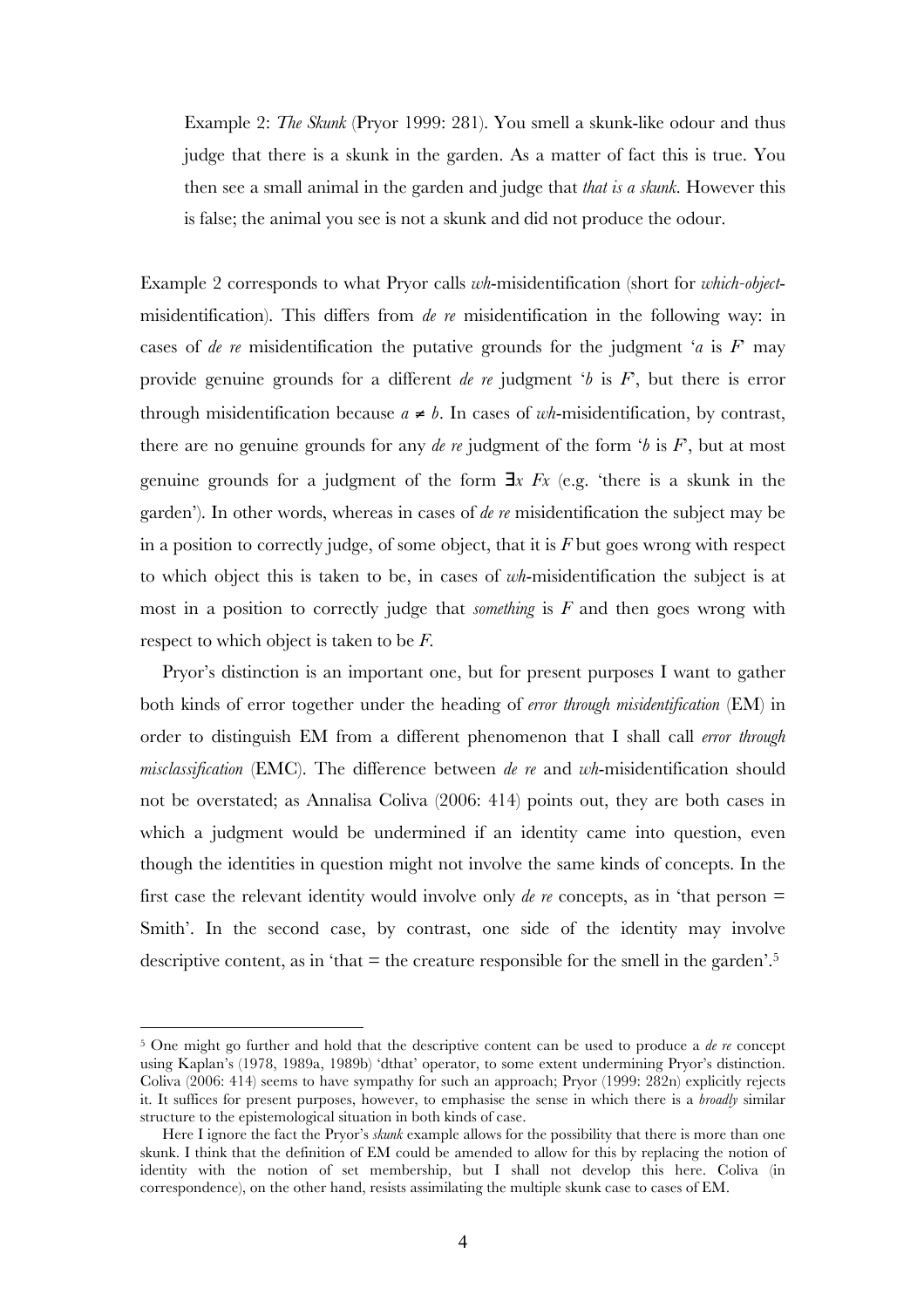The common factor in all cases of EM can be described in a slightly different way. In both of Pryor's cases a predicate ('is in a hurry' or 'is a skunk') is applied on perceptual grounds. In both cases there is some object (the hurrying person, the smelly skunk) that is the causal source of the information that leads to the application of the predicate. Call this the *source object*. Moreover in both cases the predicate is applied to an object (Smith, or the perceived animal). Call this the *target object*. But in both cases the source object is not identical with the target object, and that is why an error occurs. So we should expect that a judgment is immune to error through misidentification in just those cases where the source object and the target object cannot differ.

# IEM AND DEMONSTRATIVES

Perception-based demonstrative judgments are often claimed to possess IEM (see for example Evans 1982, Campbell 1997, 1999a). There is a plausible reason for this. To take an extreme example, when one hears a sound and judges *that is the sound of an oboe*, the very same causal impacts on one's auditory apparatus allow one to judge what kind of sound it is and to know which sound is in question.<sup>6</sup> The source object and the target object cannot fail to be the same sound; and consequently, although one's judgment might be in error it cannot be in error through misidentification.

Some visual demonstrative judgments may well possess IEM for the same reason. In particular, as Campbell (1997, 1999a) has argued, judgments about the location of a visually perceived object arguably cannot be in error through misidentification; for although, due to a refractive illusion (such as a mirage) one might be mistaken as to the location of the object, there seems no room for the information by which one judges the location of the object to have come from a different object (Campbell argues that this is because the visual system binds together different information about an object (colour, shape etc.) by virtue of spatial location; the location is thus fundamental in individuating the object).

If this analysis of the two cases just described is correct then it is literally *impossible* for the source object and the target object to differ. Such judgments would thus

<sup>6</sup> A similar example is mentioned by Matthen (2006: 207).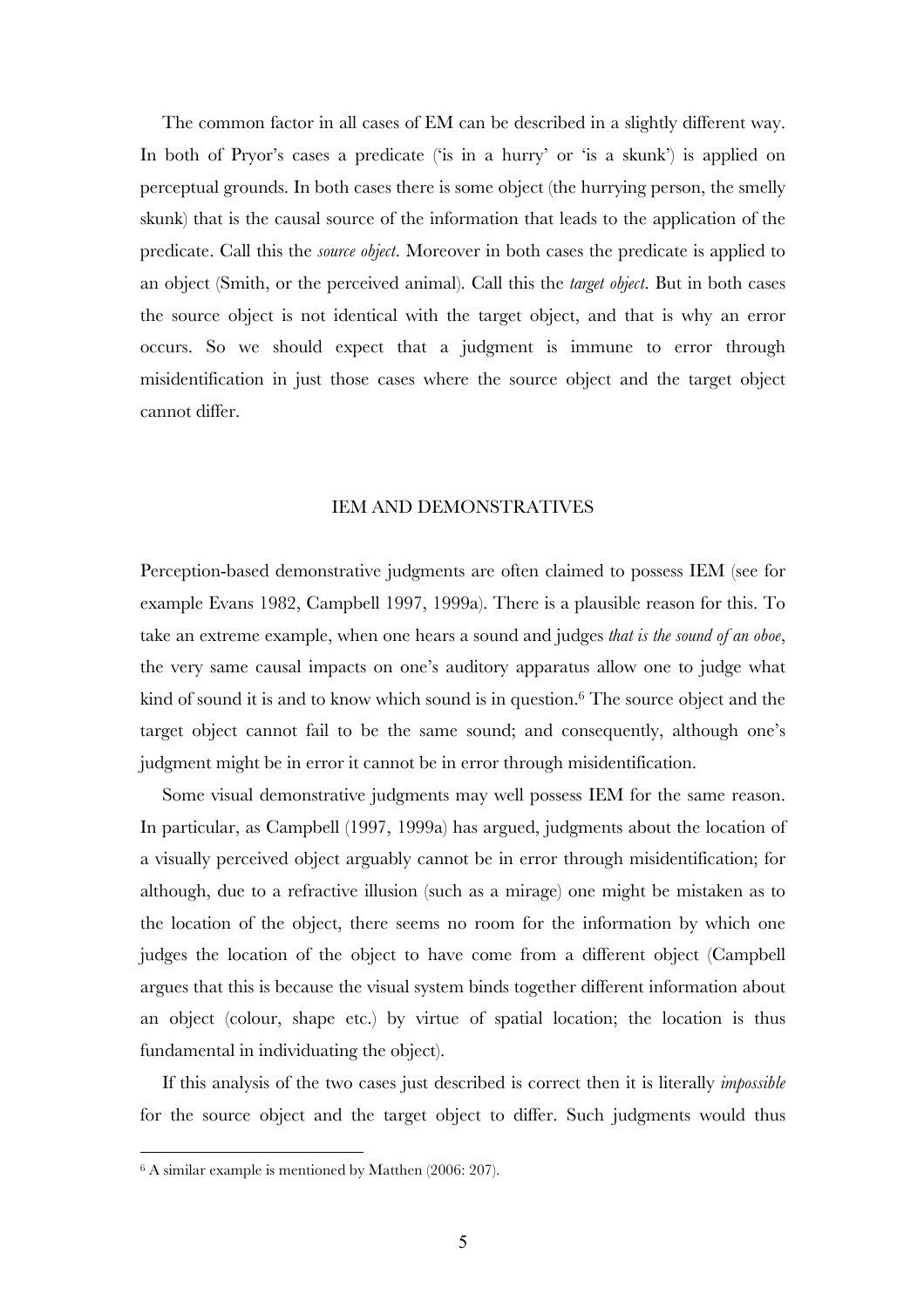possess what Shoemaker (1970) called *logical* IEM. Other demonstrative judgments, on the other hand, may possess only what Shoemaker called *de facto* IEM; error through misidentification is impossible under normal circumstances, but might occur when conditions are exceptional. Thus for example, a vision-based judgment concerning the colour of a perceived object will normally possess IEM because the very same light, reflected by the object, at once allows one to determine the colour of the object and yet is also essential to one's knowledge of which object is in question (assuming one can only identify the object through sight). But in exceptional circumstances this IEM can fail, as in Campbell's (1997: 70) example of a transparent (or translucent) object seen in front of a yellow background, resulting in an erroneous judgment that the object is yellow (this counts as a misidentification because one's perception would put one in a position to correctly judge that something is yellow, yet the yellow object is not the target object). In what follows I shall assume that some judgments are indeed logically immune to error through misidentification. If, however, it turns out that there is no such phenomenon as logical IEM, and that at most a judgment can possess a strong *de facto* IEM, this will not greatly affect the argument.

What I mainly wish to draw attention to here is the mechanism described above, present in perceptual demonstrative judgments, by which the source object and the target object can be held together, resulting in IEM. This is not a new thought (Evans (1982) suggested something broadly similar). Neither is it a new thought that, as I shall argue below, the kind of IEM found in first-person judgments, as well as many 'here' and 'now'-judgments, derives from a different source. Indeed Shoemaker (1968: 558- 9) hinted at something along those lines, suggesting that the kind of IEM possessed by demonstrative judgments is of a different kind to that possessed by the first person, emphasising the importance of the fact that 'I' has its reference constrained by a token-reflexive rule in a way that 'that' does not. What will be new, however, is what I shall say about the role of the manifested belief in an indexical judgment.

# ERROR THROUGH MISCLASSIFICATION

There is a common use of the word 'identification' to mean something like 'classification'. Thus when one sees what is in fact a buzzard and judges it to be a falcon, one can be said to have misidentified it. This is a quite different kind of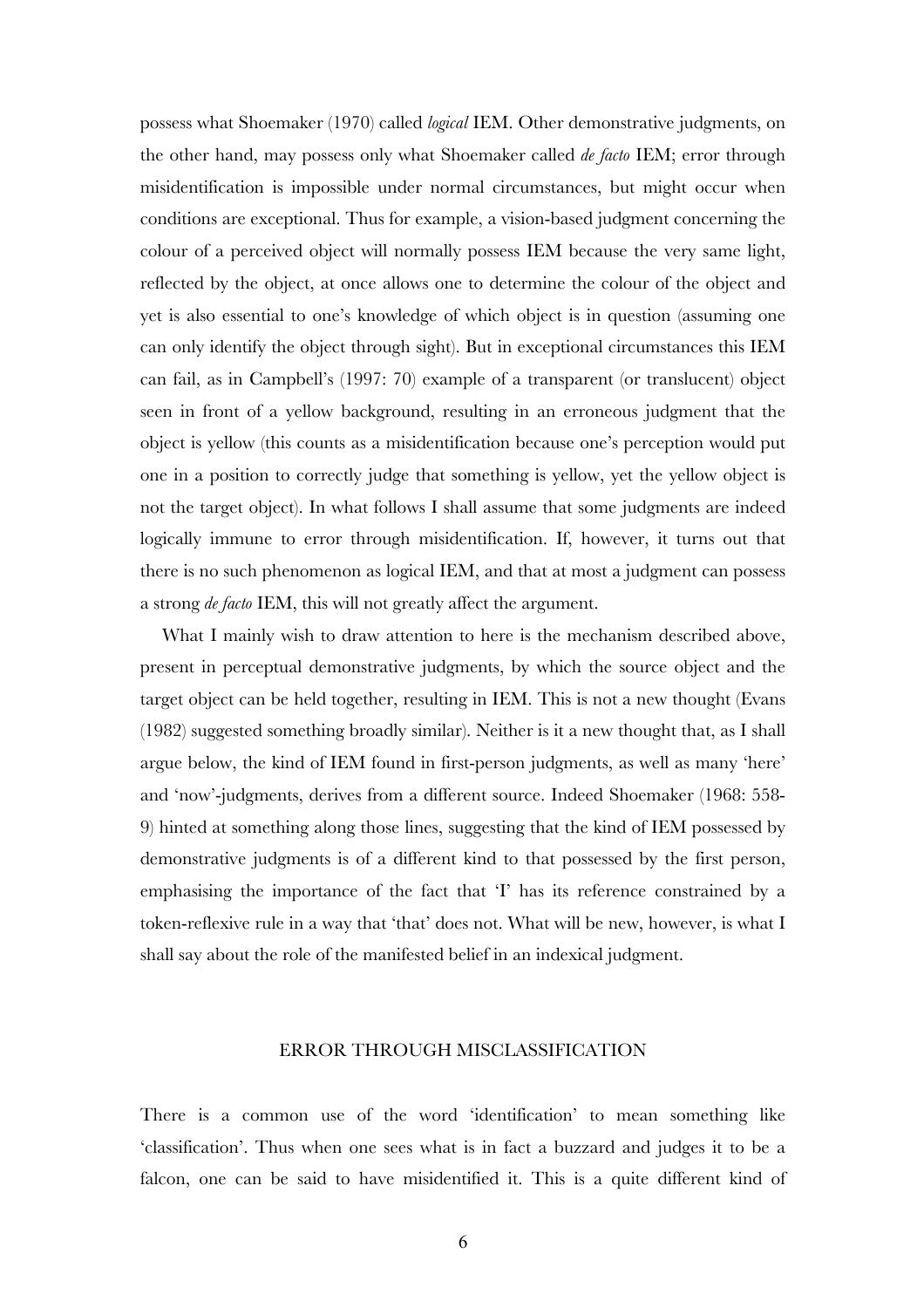'misidentification' from the one relevant to IEM; so to avoid confusion I shall call it *misclassification*, and speak of judgments as being in, or immune to, error through misclassification (EMC and IEMC respectively).

Although EM and EMC are clearly very different phenomena, both can result in a singular term being used in error where a different singular term would have been correct. In a familiar example of EM, I mistake your reflection in a mirror for mine and say 'your pants are on fire' when I should instead have said 'my pants are on fire'. In an example of EMC, I say 'that falcon is graceful' when I should instead have said 'that buzzard is graceful'. I thus use the singular term 'that falcon' when I should have said 'that buzzard'. A further example of EMC occurs when the subject says 'he' instead of 'she'. In all cases of EMC it is the manifested belief, rather than the stated belief, that is in error.

# ERRORS IN COMPLEX DEMONSTRATIVE JUDGMENTS

I am going to draw an analogy between indexical judgments and complex demonstrative judgments, so I shall first discuss the latter in more detail. As mentioned above, a judgment of the form 'that  $\varphi$  is  $F$  is susceptible to two kinds of error: errors in the stated belief (the predicate 'is  $F$  is in error), and errors in the manifested belief (the nominal term  $\varphi$  is in error). Now, there is much controversy concerning whether a complex demonstrative 'that  $\varphi$ ' can designate something that is not a  $\varphi$ . Some philosophers (e.g. Schiffer (1981), Perry (1997)) hold that the nominal term plays a pragmatic role in directing the audience's attention to the intended reference but does not contribute to the truth conditions of the sentence; the complex demonstrative contributes only its reference. Lepore and Ludwig (2000) and King (2001) argue against this view and in favour of the view that a complex demonstrative is a kind of quantifier. Some other philosophers (e.g. Kaplan (1978, 1989, 1989a), McGinn (1981), Peacocke (1981), Davies (1982), Recanati (1993), Richard (1993), Braun (1994), Borg (2000)), claim that the reference of 'that  $\varphi$ ' must always be a  $\varphi$ ; if one tries to demonstrate something that is not a  $\varphi$  using the expression 'that  $\varphi$ ' one might fail to demonstrate anything at all (it is as though one had used a simple demonstrative 'that' while pointing in the wrong direction). According to Lepore and Ludwig (2000),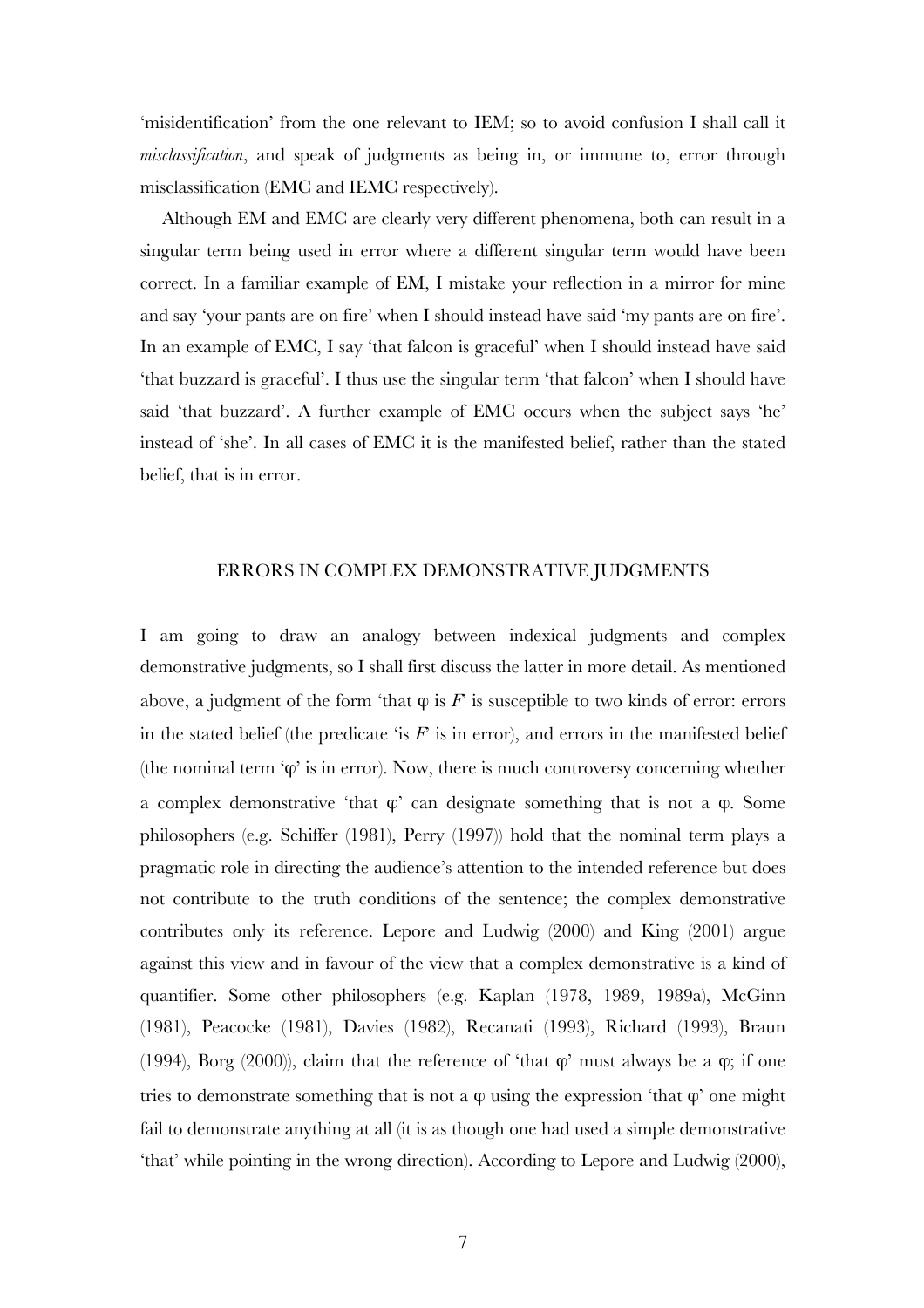by contrast, 'that  $\varphi$ ' refers to the intended reference but if the intended reference is not a  $\varphi$  then the statement 'that  $\varphi$  is *F*' is false (even if the intended reference is *F*). According to Schiffer (1981), Perry (1997), Corazza (2002) and (for slightly different reasons) Dever  $(2001)$ , on the other hand, 'that  $\varphi$ ' picks out the intended reference and if the intended reference is  $F$  then 'that  $\varphi$  is  $F$  is true even if the intended reference is not a ϕ.

All of these claims, however, concern the semantic values (references and truth values) of linguistic utterances. No one doubts, I take it, that to make the judgment 'that  $\varphi$  is *F*' of a thing that is *F* but is not a  $\varphi$  is to make some kind of error, and that to make the same judgment of a thing that is a  $\varphi$  but is not *F* is to make a different kind of error. Strictly speaking the claim that there are two *distinct* beliefs (*stated* and *manifested*) is not needed for present purposes; we just need the claim that there are two kinds of error. But it will be harmless to speak of the two kinds of belief in what follows.

Consider now an example of EMC. Jones sees a stranger waving a lottery ticket while drinking champagne and acting as if in celebration, and judges:

# (1) That lottery winner is getting drunk

 $\overline{a}$ 

That the observed person was a lottery winner, and getting drunk, were both judged on the basis of perception. Suppose that the person in question did not win the lottery, and was merely drinking to ease the pain of losing yet again. (1) is thus in error through misclassification. Note, however, that (1) has at least *de facto* IEM; it would take a highly abnormal perceptual situation for (1) to be in error as a result of the source object differing from the target object, for the reasons given in section 3.7

We can now consider a judgment that is immune to such errors (i.e. one that possesses IEMC). Nominal terms in complex demonstratives narrow down the candidates for the reference to varying degrees. The complex demonstrative 'that object' could be used without error to refer to any object; whereas 'that tall woman standing next to Barack Obama' could only be used without error to refer to a very

<sup>7</sup> A subsequent anaphoric use of 'that lottery winner' could result in error through misidentification (i.e. if the perceived person was falsely assumed to be the person who had been referred to in (1)). The claim that judgments like (1) are IEM applies only to perceptual demonstrative judgments where the object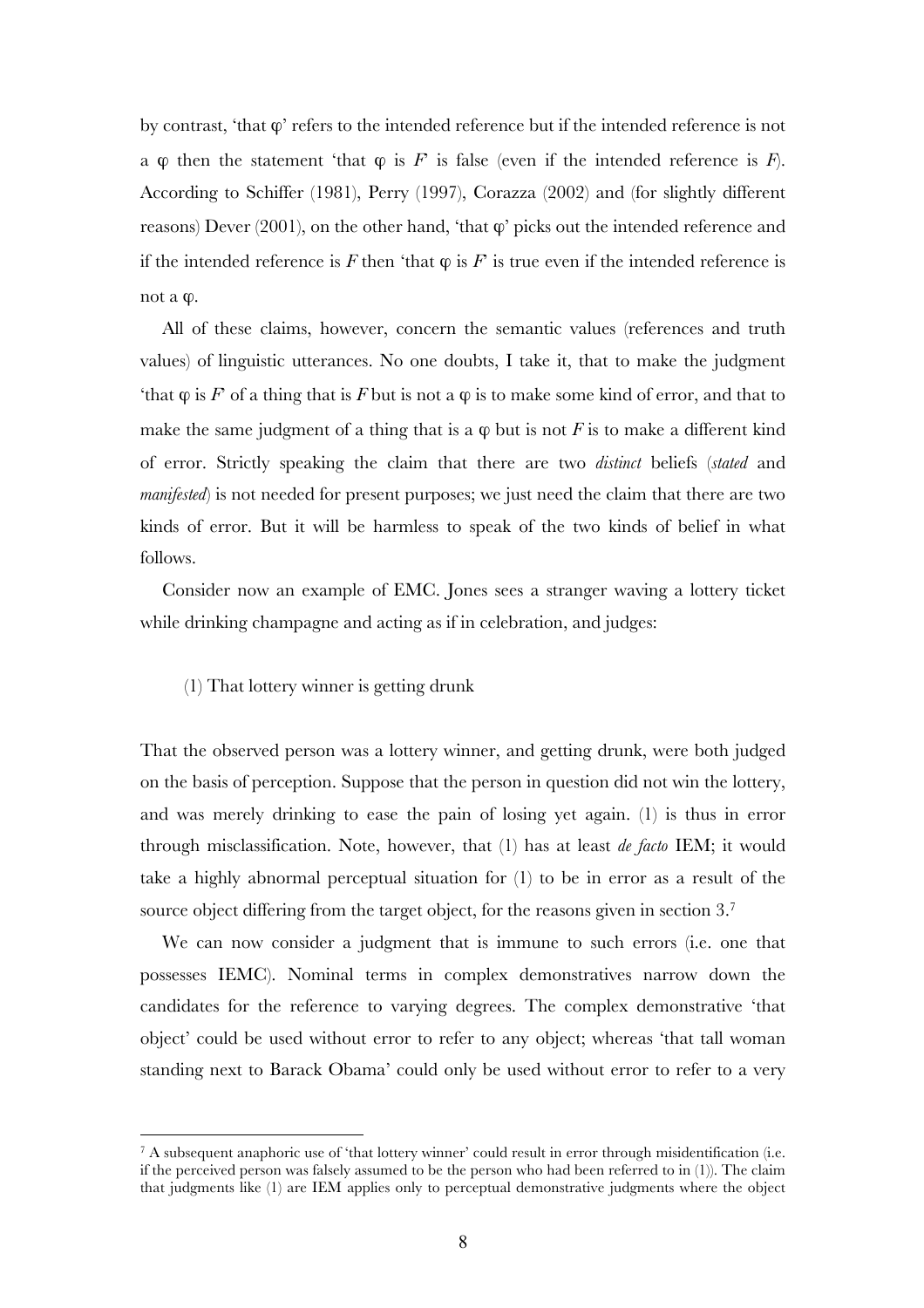small range. In the extreme case the nominal term can limit the number of candidates within the relevant domain to one. There seems no good reason to deny this possibility; the fact that there happens to be just one  $\varphi$  is no obstacle to it being referred to as 'that  $\varphi$ '.

Moreover there are cases in which it is known to the subject that there is just one ϕ. In such cases there are judgments that the subject can make without perceiving the object.8 For example, in the UK National Lottery anyone who picks the winning combination of numbers wins the lottery, and the prize is shared if there is more than one winner. When the draw is made the organisers know which combinations of numbers have been picked and by *how many* people, but do not know *who* bought the tickets carrying those numbers (the winners must subsequently make themselves known). Once the numbers have been drawn, however, it is customary for the lottery organisers to announce how many winners there are that week, even though their identities are unknown. Suppose that Jones heard an announcement on the radio that exactly one winning ticket had been sold that week. Based on a general knowledge of human nature, Jones now judges:

# (2) That lottery winner will be celebrating tonight

1

Since no mention of any individual was made on the radio  $-$  the announcer merely stated how many winning tickets there were – Jones's thought would not be anaphoric.9 Now, (2) could be in error, but not though misclassification; there could not be an individual referred to by (2) who was not a lottery winner. (2) thus possesses IEMC.

As it happens (2) also possesses IEM; because Jones ascribed the predicate 'will be celebrating tonight' purely on the basis of knowledge about the likely behaviour of lottery winners, there is no possibility of the source object and target object being distinct (strictly speaking there is no source object). This, however, is a special case; when the predication is grounded by perception, error through misidentification can

referred to is not identified by independent means such as memory. I'm grateful to Annalisa Coliva for pointing out this possibility.

<sup>&</sup>lt;sup>8</sup> Jeffrey C. King (2001) argues for this conclusion at some length. I do not have the space to discuss King's arguments in detail here and I shall take no view on his conclusions about when and if complex demonstratives directly refer or rigidly designate.

<sup>9</sup> Perhaps (2) could equally be expressed using Kaplan's (1978, 1989a, 1989b) 'dthat' operator, as in 'dthat (the lottery winner) will be celebrating tonight'.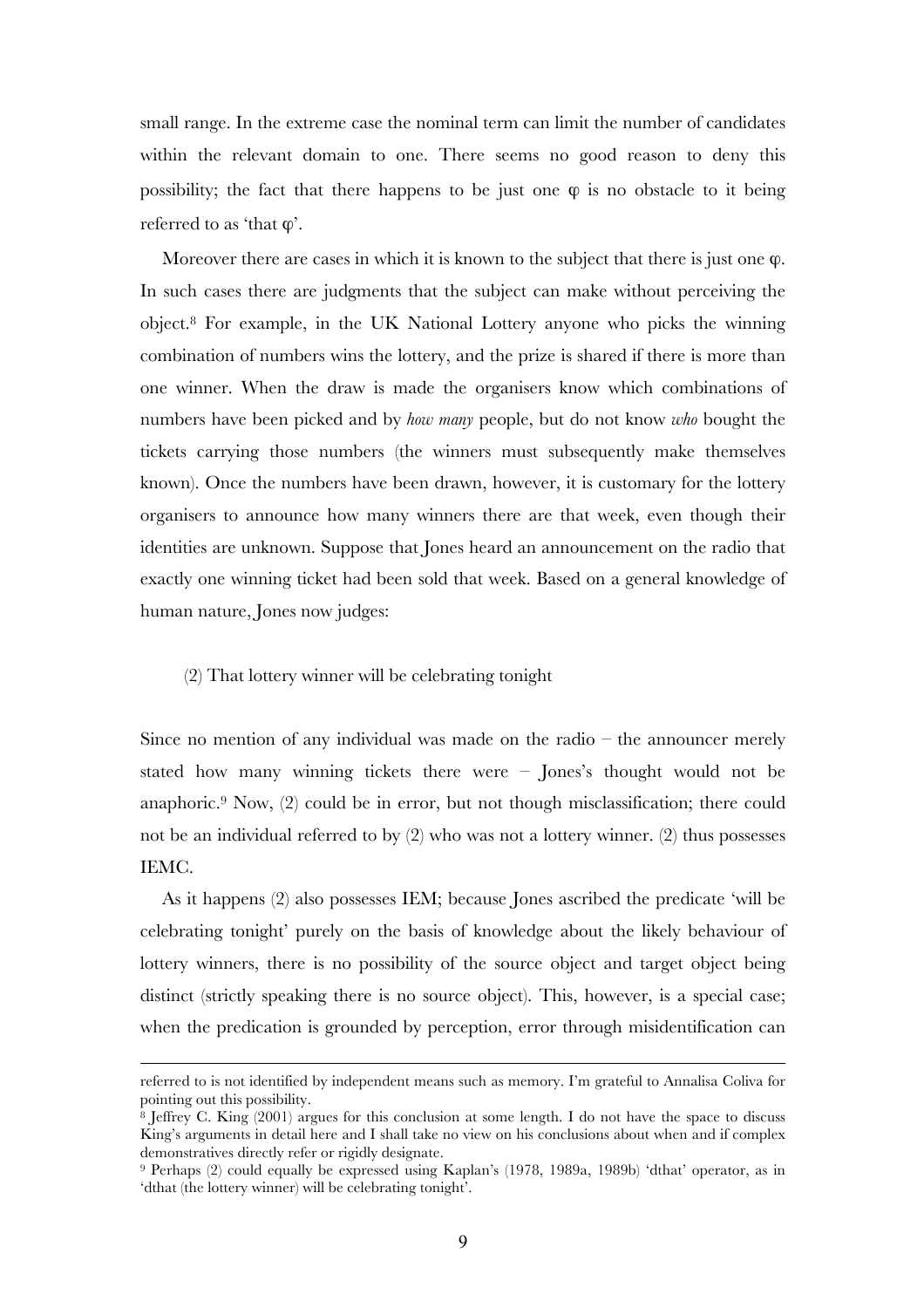normally occur. Suppose for example that some time after hearing the radio announcement Jones sees an expensively dressed person being bundled in to a car by masked assailants. Jones leaps, incorrectly, to the following conclusion:

# (3) That lottery winner is being kidnapped

Suppose that in (3) Jones is thinking of the lottery winner in the same way as in (2), trading on the knowledge that just one person won the lottery. Consequently there is no possibility of the person in question failing to be a lottery winner; (3) possesses IEMC. However (3) could be in error if the target object (the person referred to as 'that lottery winner') was not identical to the source object (the person who is seen being kidnapped). So (3) is susceptible to EM, despite being immune to EMC.

What we have, then, is that (1) possesses IEM but not IEMC, while (3) possesses IEMC but not IEM. (2) is a special case of a judgment that is both IEM and IEMC, but only because the predication in (2) is grounded in general knowledge rather than perception. Leaving aside such special cases, perception-based, non-anaphoric complex demonstrative judgments are normally either IEM or IEMC, but not both. The difference between the two kinds of immunity corresponds to a difference in the role of the nominal term ('lottery winner'). In (1), the nominal term is *judged* to apply; whereas in (3) the nominal term is *stipulated* to apply.<sup>10</sup>

# SPATIAL COMPLEX DEMONSTRATIVE JUDGMENTS

Suppose that, for whatever reason, human beings frequently needed to talk about places that were close to the speaker (within about a metre, say) and to their left; and about places that were straight in front of the speaker and at middle distance, say about two metres away. Then we might have introduced the words 'closeleft' and 'midstraight', respectively, to capture those subject-relative locations; a place can be *closeleft*, just as it can be *near* or *far*. The associated complex demonstratives 'that

<sup>10</sup> If we regard the judgments expressible using 'that lottery winner' (where it is known that there is one lottery winner) as equivalent to some judgments expressible using 'the lottery winner' then the distinction made above between the two roles of the nominal term is very close to Keith Donnellan's (1966) distinction between referential and attributive uses of definite descriptions. Certainly Donnellan's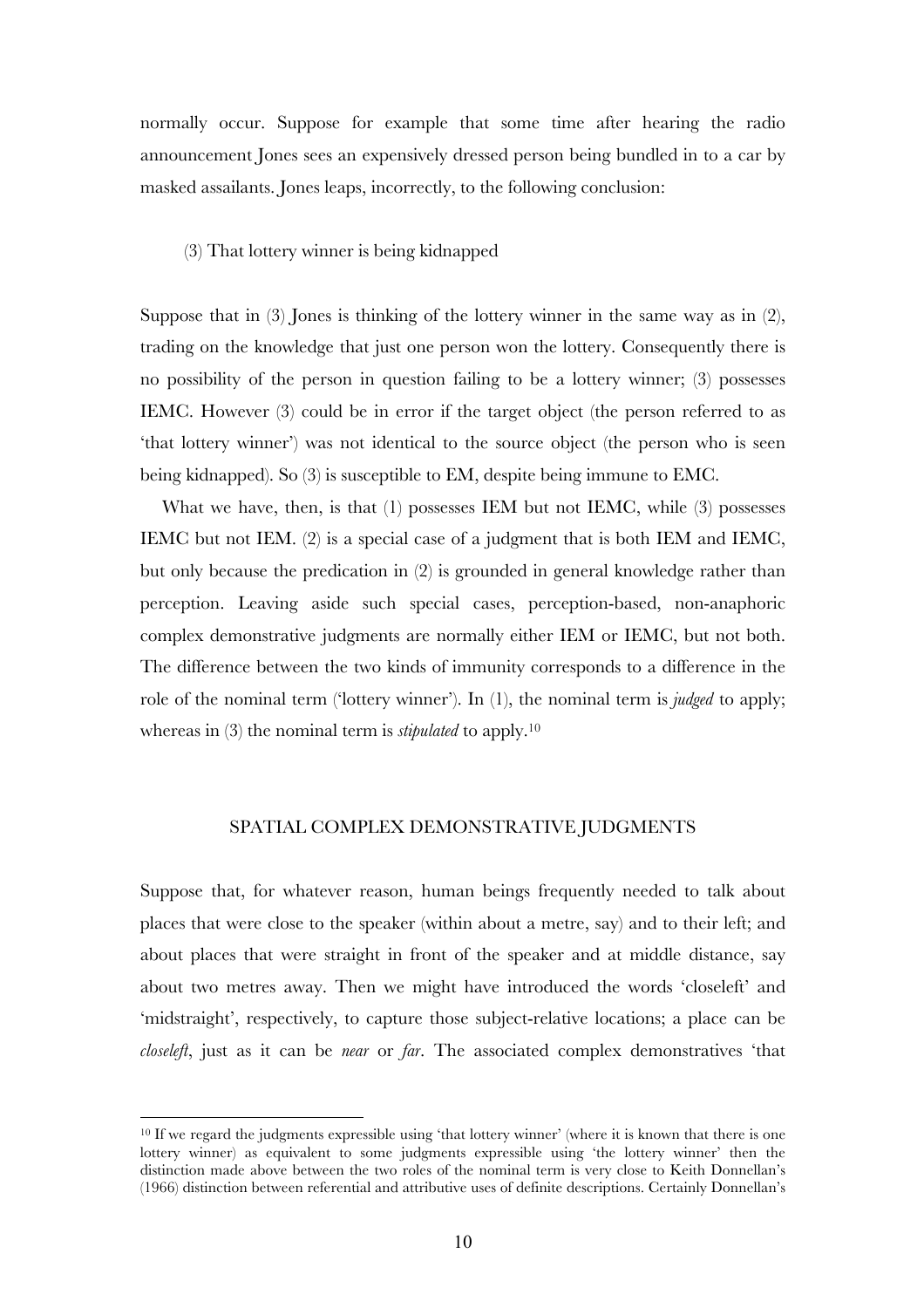closeleft place' and 'that midstraight place' could only be correctly used to refer to one specific region of space by a given subject at a given time.

Alternatively the words 'closeleft' and 'midstraight' could have been introduced with a different surface grammar such that instead of saying 'that closeleft place is  $F'$ or 'that midstraight place is *F*' we said 'it is *F* closeleft' or 'it is *F* midstraight'. The meaning and epistemological features of the judgments thus expressed would be exactly the same.11 When used in this way 'closeleft' and 'midstraight' are grammatically equivalent to indexical terms such as 'here' and 'now', differing only with respect to the location in the speaker's egocentric space to which they correspond (I shall set aside purely demonstrative uses of these words, such as when one points to a map and says 'the treasure is *here*').

Conversely, if 'closeleft' and 'midstraight'-judgments can have the concealed complex-demonstrative structure just described then there seems no obvious reason why 'here' and 'now' judgments should not be structured in the same way. If so, then a judgment expressed by 'it is *F* here' could equally have been expressed in the form 'that *H* place is *F*', where '*H*' is a term of the same general kind as *near* or *far*, differing only in the egocentric relation that it captures. For some region of space *R*, to judge that  $R$  is  $H$  is to judge, at least implicitly, that one is located within  $R$ .

Perceived places or objects are usually experienced as having egocentric locations. In judging the egocentric location of something – judging that something is *to the left*, say – one does not have to compare its position with the perceived position and orientation of one's own body; indeed an invisible person would still see objects as egocentrically located in just the same way, despite seeing no body. Something can simply look, and be judged to be, *to the left*. This suggests that the egocentric content of spatial experience has a monadic form – objects appear as having properties such as *to the left*, *near*, *far*, *closeleft*, *H* and so on, even though what makes it true that something is *to the left* is that it is to the left of the perceiving subject. In the content of experience, then, the perceiving subject very often figures only as an *unarticulated constituent* (Perry 1986; for similar claims see also Shoemaker 1994, p. 28 and Campbell's (1993, 1994, 1998) discussion of *causal indexicality* and his associated distinction between monadic

1

examples (such as 'Smith's murderer is insane') seem to exhibit a very similar pattern of IEM and IEMC.

<sup>&</sup>lt;sup>11</sup> There is no reason why a complex demonstrative should not have an unstructured linguistic form in natural language. The words 'she' and 'he', for example, might arguably be thought of as equivalent to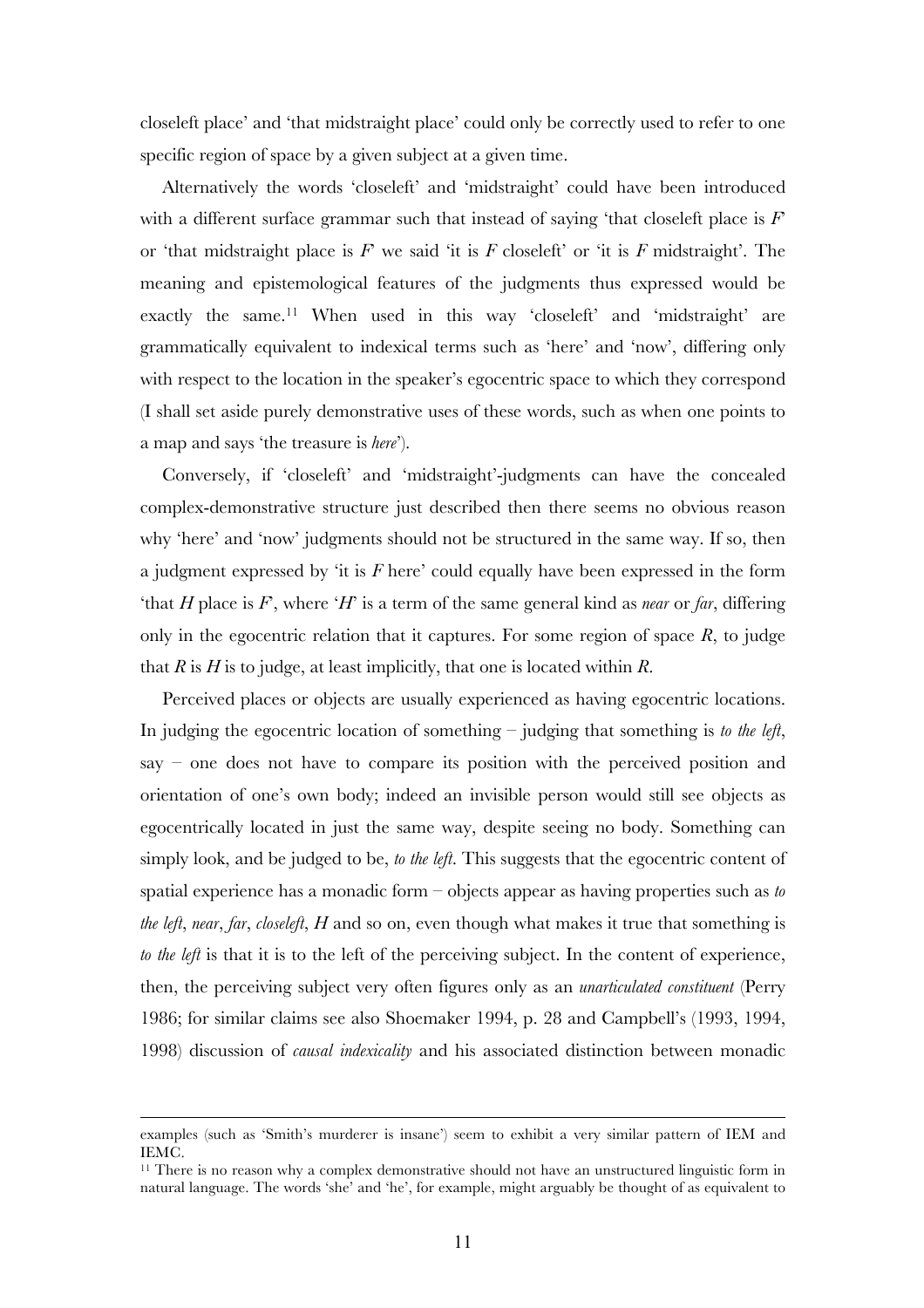and relational notions). It may be, then, that the best description of the content of some judgments is similarly monadic; one might judge that something is *to the left* without explicitly thinking about oneself, even though on reflection one would be aware that being to the left entails being in a certain spatial relation to oneself.

This claim is particularly plausible with respect to the equivalent temporal predicates such as *past* or *future*. Given the ongoing debate regarding the A and Btheories of time there is no current consensus about whether the properties picked out by these terms are monadic or relational; or, if they pick out relations, which relations these are.<sup>12</sup> The equivalent first-person term (which, in effect, predicates the relation of identity with the subject) would have to be monadic, on pain of triviality. I shall say more about this below.

#### ERRORS IN SPATIAL JUDGMENTS

By analogy with other complex demonstrative judgments, we should expect judgments of the form 'that closeleft place is *F*', and hence judgments of the form 'it is *F* closeleft', to possess either IEM or IEMC, but not normally both, depending on whether 'closeleft' is judged or stipulated. I shall argue that this is indeed the case. Consider first a case in which the nominal term is erroneously judged to apply. Sometimes one makes a judgment about a place by perceiving objects that are located at, or in a stable relation to, that place. Consider for example the well-known refractive illusion that makes a swimming pool look shallower than it really is. Someone who is aware of such illusions might be in a position to judge, of a location at the bottom of the pool:

(4) There is a lost piece of jewellery there

1

Given the subject's awareness of the likely presence of a refractive illusion, it seems most plausible to think that the place referred to by 'there' in (4) is the actual location of the jewellery rather than its 'virtual' location. An instruction given by the same subject to a colleague to 'swim down *there* and retrieve any lost jewellery that you find

the complex demonstratives 'that woman' and 'that man' respectively. Corazza 2002 makes precisely this claim.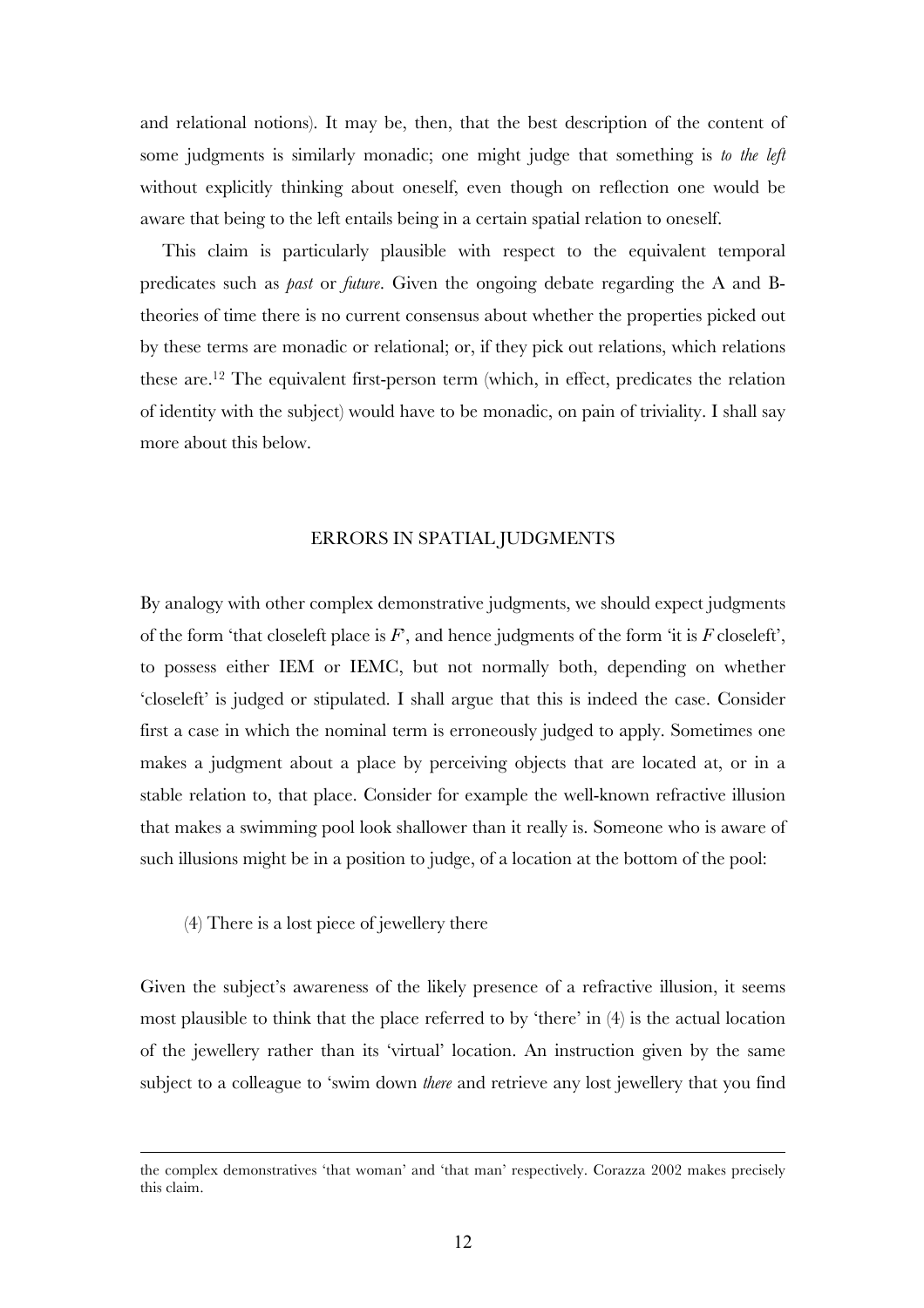there' would clearly have been misunderstood if the colleague were to swim to the virtual location of the jewellery and return reporting that there was nothing there. The actual location of the jewellery, not the virtual location, would be the intended object of actions resulting from the judgment; this seems good enough reason to think that such judgments – at least when made by someone aware of the illusion – concern the actual location of the jewellery.13

If a subject who is aware of a likelihood of refractive illusions can make the kind of judgment just described, however, then there seems no reason why the same kind of judgment could not be made even by a subject unaware of the illusion. What characterises a judgment of this kind is that the subject's grasp of which location is in question derives from perceptual information, via objects perceived at, or in a stable relation to, the location.14

The subject who judged (4) would normally be in a position to judge whether the location in question appeared to be closeleft, or midstraight, etc. Suppose the subject did not suspect a refractive error, and possessed a quite specific term 'downleft' such that it appeared to the subject that the location of the jewellery had the property of being downleft. Then the subject could have made a judgment expressed as:

# (5) There is a lost piece of jewellery downleft

1

If there were nonetheless a refractive illusion present, then the subject's judgment that the place was downleft (*down* and *to the left*) would be in error. This would be an error of misclassification, not misidentification. In judgments like (4) and (5), the source location and the target location cannot normally come apart; only unusual situations analogous to Campbell's transparent chair would allow error through misidentification of the place. So judgments like (5) possess at least *de facto* IEM, but do not possess IEMC.

As with previous examples of complex demonstrative judgments, however, the converse pattern of IEM and IEMC is also possible, and occurs when the nominal

<sup>12</sup> I discuss the notion of unarticulated constituents in indexical thoughts in more detail in Prosser 2005 and specifically for temporal indexicals in Prosser 2006.

<sup>13</sup> See the exchange between John McDowell (1990) and Christopher Peacocke (1991) on this issue; I entirely agree with Peacocke.

<sup>14</sup> In judgment (4) the location could be, but need not be, thought of as the location of the perceived jewellery. But one need not always perceive an object at the relevant location for a judgment of this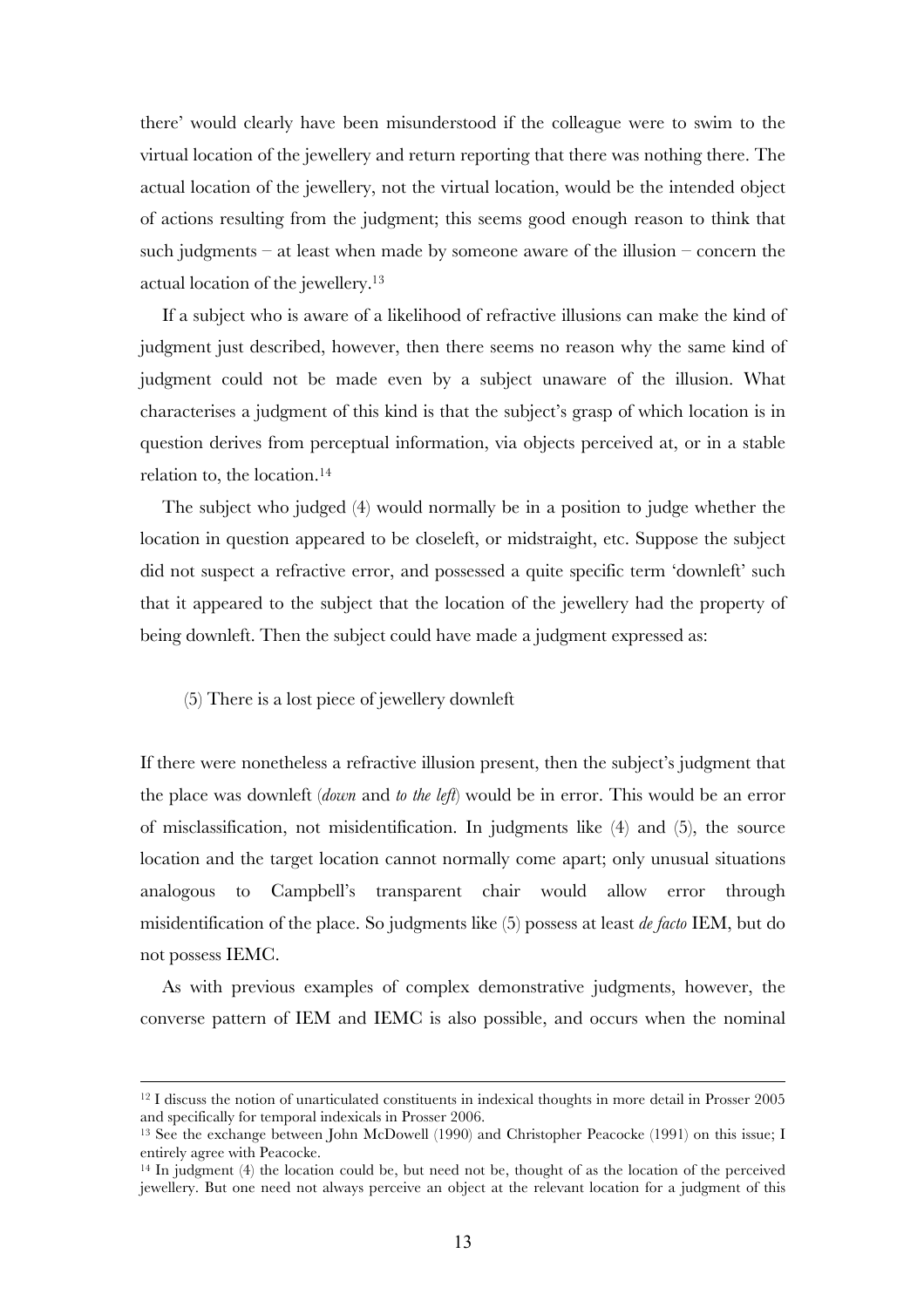term is stipulated rather than judged. Consider, firstly, a subject in total darkness who judges:

# (6) It is dark closeleft

In this situation the subject's only grasp of which location is in question is in virtue of the place being closeleft.15 The nominal term 'closeleft' is thus stipulated rather than judged, and the judgment possesses IEMC. But it does not possess IEM. Suppose a light is now seen, apparently coming from the place that is closeleft. The subject judges:

(7) There is a light closeleft

Due to a refractive illusion, however, the light did not come from the closeleft place. Consequently the source location was not closeleft even though the target location, by stipulation, was closeleft. Thus (7) is in error through misidentification of the location, even though it possesses IEMC.

One may sometimes be in a position to make *either* type of judgment in the same perceptual situation. The type of judgment depends on what the subject takes to determine the location that the judgment concerns; that is, by whether it concerns the place that is fixed by certain perceptual information, or whether it concerns the place that has the relevant egocentric property (e.g. *closeleft*).

# 'HERE'-JUDGMENTS

There is no difference in kind between judgments of the form 'it is *F* closeleft' and judgments of the form 'it is *F* here'. The only difference concerns the region of egocentric space associated with the correct use of the indexical term in question. A judgment correctly expressed using 'closeleft' concerns a region that is close and to the

<u>.</u>

general kind; one might, for example, judge that 'there is nothing there' when looking at a region of empty space bounded by some perceived objects.

<sup>15</sup> Cf. Evans1982, pp. 152-3, 161.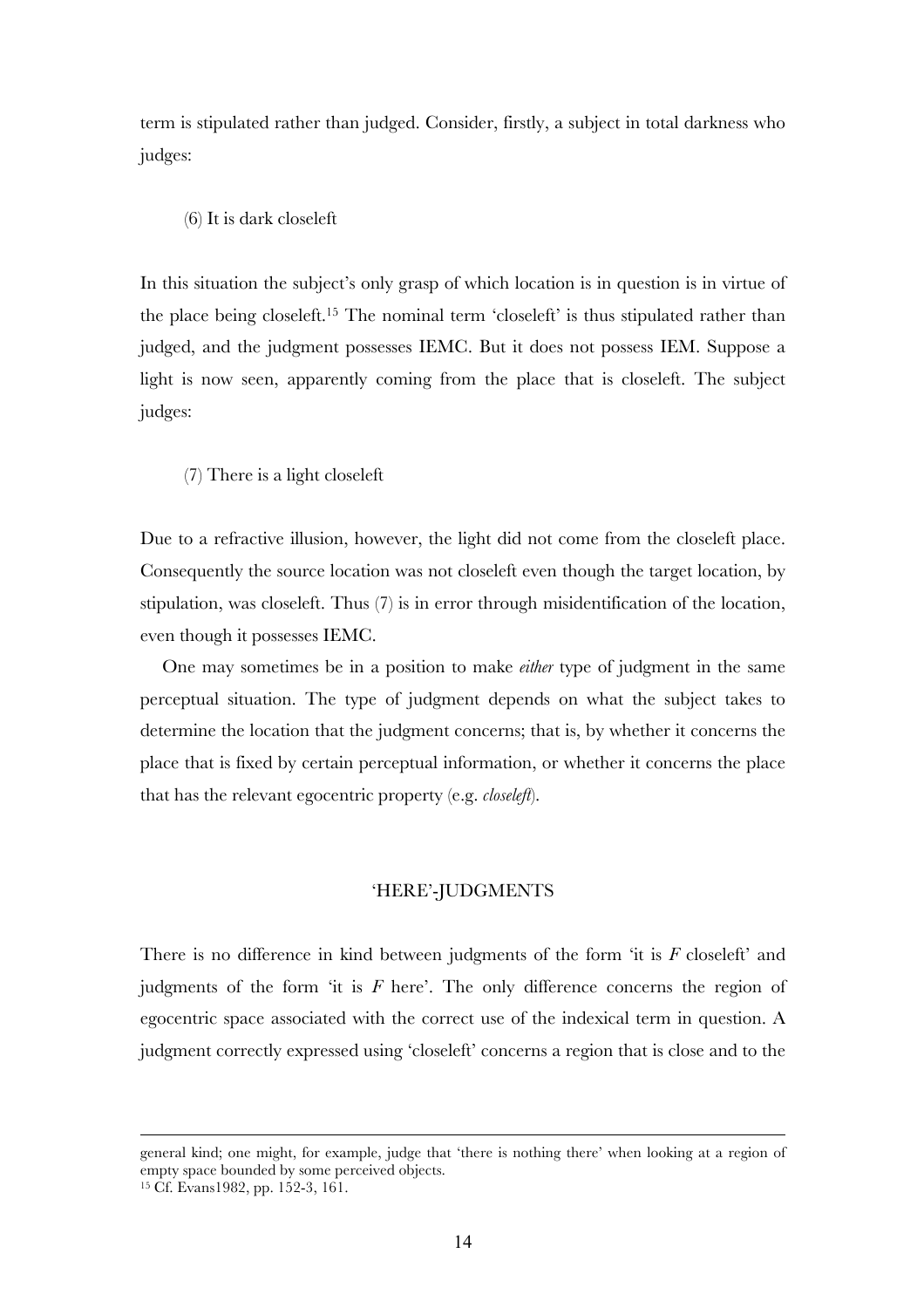left of the subject; a judgment correctly expressed using 'here' concerns a region that contains the subject.

For present purposes I am considering only uses of 'here' that are constrained by the standard token-reflexive rule; 'here' can also be used as a kind of pure demonstrative (as in 'the treasure is here', mentioned above), and perhaps in other ways, but I shall set aside these uses for present purposes.16 'Here' may be used in referring to spatial regions of different sizes and shapes in different contexts, depending on the speaker's intentions. 'Here'-judgments are susceptible in principle to refractive illusions, just like 'closeleft'-judgments. A subject might, for example, see an object – a bee, say – that is two metres away but appears much closer due to an extreme refractive illusion. The subject, who treats 'here' as applying to a region with a boundary roughly one metre from the subject, might then judge:

(8) There is a bee here

This judgment could be of the 'stipulative' variety, such that 'here' necessarily refers to the region with a boundary one metre from the subject, in which case the judgment is in error through misidentification but possesses IEMC; or it could be of the 'judged' variety, such that 'here' refers to a region picked out perceptually and judged incorrectly to be *H*, in which case the judgment possesses IEM but is in error through misclassification. No doubt the stipulative variety of judgment is far common in practice; but the judged variety is at least possible in principle.

Gareth Evans seems not to have allowed for the possibility of refractive errors when he wrote:

It certainly appears that 'here'-Ideas tolerate no gap between information that it is F somewhere being received in the relevant ways and information that it is F here being so received; for example, if it seems to the subject that the property of places, being hot, is instantiated (simply by his feeling it to be hot) then it ipso facto seems to the subject that it is hot here (1982, pp. 182-3).

<sup>16</sup> For other uses see Smith 1989.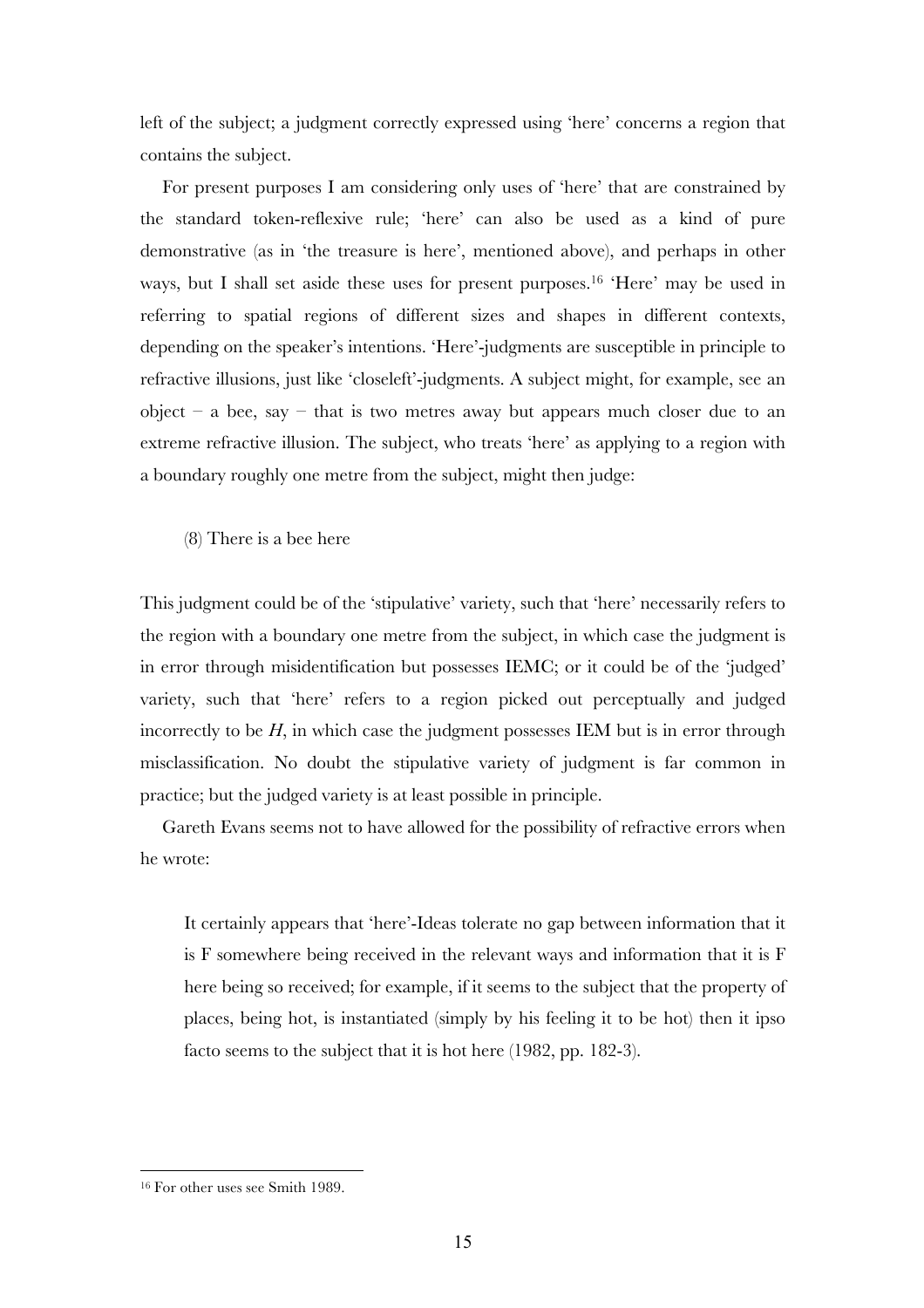Evans goes on to claim that 'here'-judgments are 'identification-free', which seems to be closely related to the notion that I have been capturing by saying that the source object and target object cannot differ. While Evans may well be correct in what he says about the example of feeling that 'it is hot here', notice that, like all his examples of IEM, it concerns a proximal sensory modality, i.e. one in which the sensory receptors (e.g. in the skin) are co-located with what they detect (the heat). Proximal perception literally leaves no gap for refractive or similar errors. But where there is distal perception such as vision (in which the perceived items are remote from the sensory apparatus), refractions and other such distortions can occur and the resulting 'here'-judgments are sometimes susceptible to error through misidentification.

Evans (1982, pp. 186-191) does discuss cases in which the subject is unknowingly wired-up to receive information from a distant location (e.g. by an unnoticed radio receiver in the subject's ear). He denies that such cases are counterexamples to IEM on the grounds that the information is not received in the *normal* way. This, however, strikes me as a rather arbitrary distinction. In any case, there seems nothing abnormal about the way in which information is received in the refractive visual cases discussed above; not unless 'normal' is taken in such a restrictive sense as to rule out refractions. This would trivialise the claim that 'here'-judgments possess IEM. Rather, we should say that there are cases (e.g. involving proximal perception) in which certain 'here' judgments possess *de facto* IEM, but this is not a characteristic of 'here'-judgments *per se*.

# AN OBJECTION

At this point, however, I anticipate a troubling objection being raised regarding the possibility of a 'here'-judgment with a judged nominal term. According to this objection, 'here'-judgements are *always* stipulative; when one is subject to a refractive illusion one is always mistaken about the location of what one perceives. According to this view the errors that I have been describing as EMC are really cases of EM. One can indeed identify a place through perception but, where there is an illusion, rather than misascribing the predicate 'is  $H$ , one implicitly makes an incorrect identity judgment of the form 'that place = *here*' which leads one from a (possibly correct) judgment that could be expressed as 'that place is  $F$  to a mistaken judgment 'it is  $F$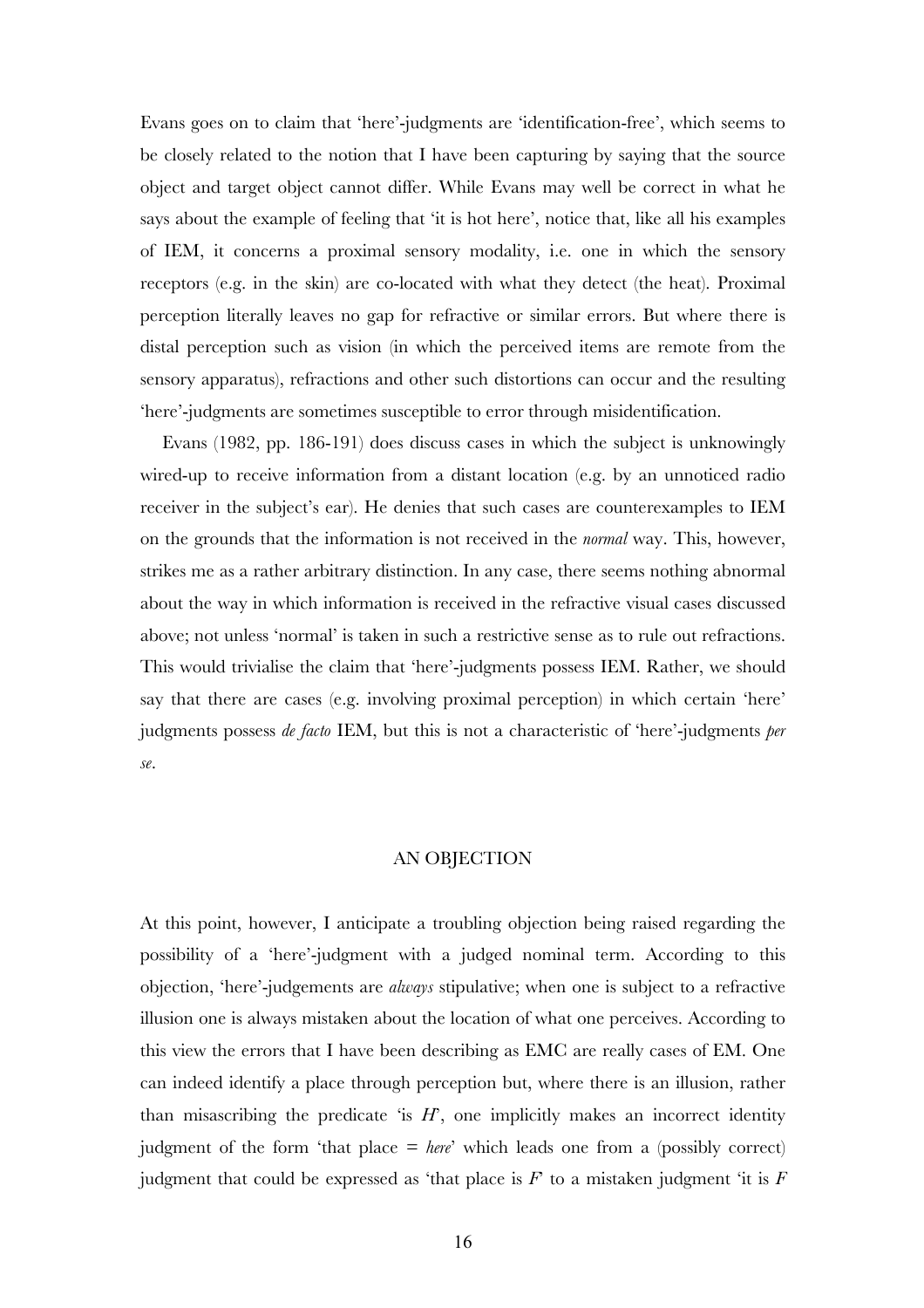here'. The challenge, for the position that I have advocated, is to make it convincing that the reference of 'here' can sometimes be determined perceptually  $-$  as the place that could equally have been referred to as 'that place' – rather than essentially being determined egocentrically as the place that is *H*.

Admittedly this line of objection has a strong intuitive pull. By way of reply, consider the following points, most of which are not individually decisive but I think they do add up to a plausible case:

(i) Perhaps the strongest case for believing that the reference of 'here' can be determined perceptually rather than egocentrically comes from the fact that one can keep track of a place perceptually while moving relative to it, requiring a shift in indexical term (from *here* to *to the left* for example). An argument can be given to the effect that in such cases the updating of the predicate term '*F*' from 'it is *F here*' to 'it is *F to the left*' need not (and in some cases cannot) go via identities such as '*here*  $=$  that place' followed by 'that place  $=$  *to the left*'. For this would require judging *that place* to have the property *H* followed by the property *to the left* (how else could one judge the identities?), and once this much is conceded there is little motivation to deny that a 'here' (or other spatial indexical) judgment can have a judged nominal term. It is much more plausible that the nominal term is simply updated as one moves; one goes from judging that the perceived place has the property  $H$  to believing that it has the property *to the left* while one moves, identifying the place in a constant, perceptual way throughout but changing the indexical term used to express judgments about it.

It is obvious that something of this kind happens with complex demonstratives; one goes from thinking 'that empty bottle is *F*' to 'that full bottle is  $F$  while watching the bottle being filled. Much the same could therefore happen with the complex demonstratives formed using terms such as 'closeleft' and 'midstraight' and therefore *ex hyothesi* with their abbreviated equivalents (one goes from judging 'it is *F* closeleft' to 'it is *F* midstraight' while moving). If one accepts this much, it seems clear that the same could happen with familiar spatial indexical terms such as 'here' and 'to the left'. I have given these arguments in detail in Prosser 2005, so I shall not expand on them here.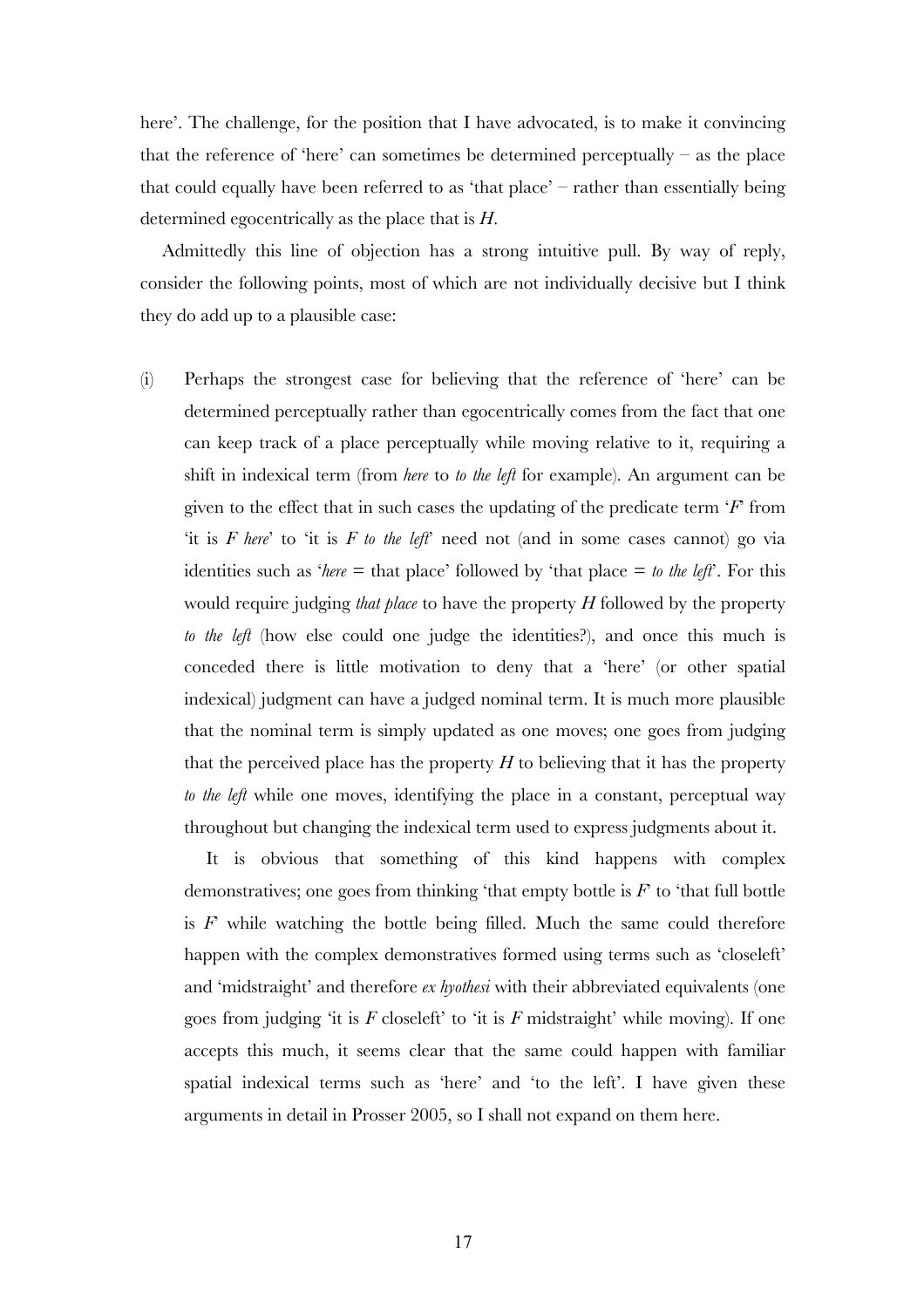(ii) To the preceding point, we can add the following. Philosophers and psychologists are fond of speaking of 'egocentric space'. But to ascribe a position in egocentric space is just to ascribe an egocentric, relational *property* (such as being *to the left*). When one is in motion one is aware of the egocentric 'location' of a given objective location constantly changing. If egocentric locations were understood as literally *locations* this experience of motion would not be coherent, for locations cannot move relative to locations. Egocentric space should therefore be understood only as a 'space' of properties, a 'space' in the mathematician's sense. The experience of motion thus involves an awareness of a constant changing of the egocentric properties of locations and objects.

Hence when a subject in motion judges 'it is sunny up ahead', followed by 'it is sunny here', then 'it is sunny back there', all concerning the same, perceived place, the most plausible account of these judgments is the one according to which a series of different nominal terms is judged, rather than stipulated, to apply.

- (iii) There certainly *could* be complex demonstratives such as 'that closeleft place', used in expressing judgments about a perceived place that the subject judges to be closeleft. Such judgments certainly *could* be expressed in the form 'it is *F* closeleft'. So there certainly *could* be a corresponding use of *here*, differing only in that a place has to contain the subject, rather than being close and to the left of the subject, in order to be correctly referred to as *here*. So the only question is whether there are actual uses of 'here' of this kind. Even if there are not, however, the distinction between 'judged' and 'stipulated' nominal terms still helps clarify the nature of the 'here' judgments that actually do occur. The presence of a stipulated nominal term within the structure of the judgment will be relevant to a proper understanding of many cases of IEM (see below).
- (iv) Jones arrives in a new place, sees the mountain scenery for the first time and exclaims:
	- (9) There are mountains here!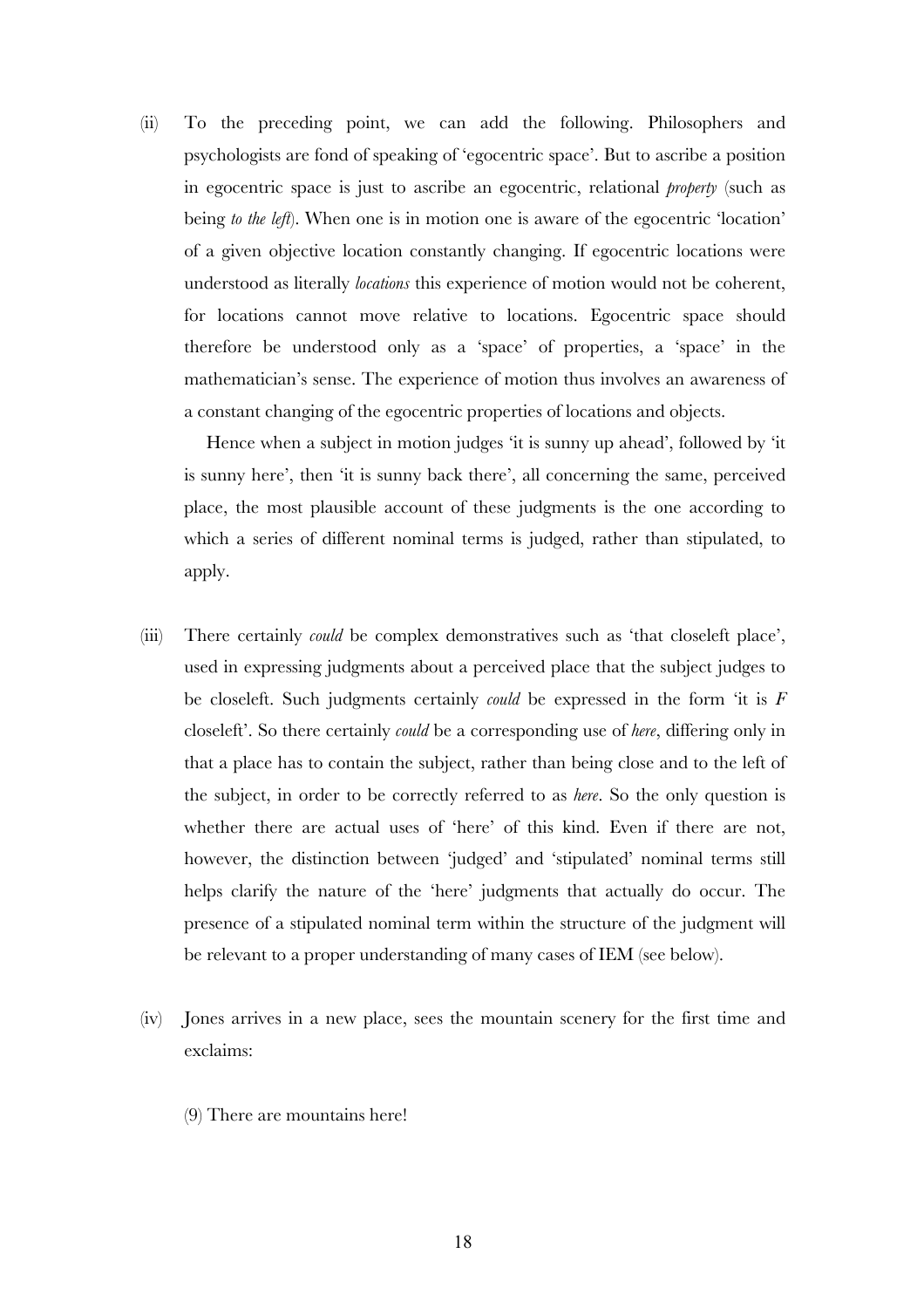Sometimes mountains are further away than they appear to be, even in the absence of refractive distortions. Suppose that (9) is in error for that reason. One possibility is that there are no mountains in the region that Jones refers to by 'here'. But it seems more plausible to say that the region that Jones refers to as 'here' does contain mountains but is larger than Jones had realised. If so, then (9) is not in error through misidentification, but through misclassification (it does not have the egocentric '*H*'-property that Jones judged it to have).

# TEMPORAL INDEXICAL JUDGMENTS

We can now consider temporal indexicals. The manifested beliefs associated with temporal indexical judgments ascribe properties such as *past*, *present* and *future* to the times they concern.17 There is one disanalogy with the spatial case: whereas 'is *H*' might sometimes be understood as meaning 'is where I am now' (though I have suggested that it need not be), there is no directly equivalent reduction to the first person in the temporal case. The predicate 'is present' is not extensionally equivalent to 'is the time at which I am here', for I may be here at other times. If presentism is assumed then perhaps 'is present' could be reducible to 'is when I am' (i.e. the time at which I exist). But, otherwise, no first-person reduction seems possible.

I have acknowledged that for spatial indexicals the cases in which the nominal term is stipulated are more common than the cases in which it is judged. For 'now' judgments this is more extreme, to the extent that it could be doubted whether 'judged' cases ever occur in practice. Suppose, for example, that Jones sees a star explode but is unaware of the time that light takes to travel. Jones judges that:

#### (10) A star is exploding now

 $\overline{a}$ 

In fact the star exploded many years earlier. It would normally be implausible to claim that Jones's judgment concerned the time at which the perceived explosion really occurred. Rather, the error occurs because the source object (the time of the explosion) differs from the target object (the time correctly referred to as 'now'). Jones

<sup>17</sup> Quentin Smith (1990) has argued on independent grounds that 'now' statements ascribe presentness to times. I do not share his conclusions about the metaphysical nature of presentness.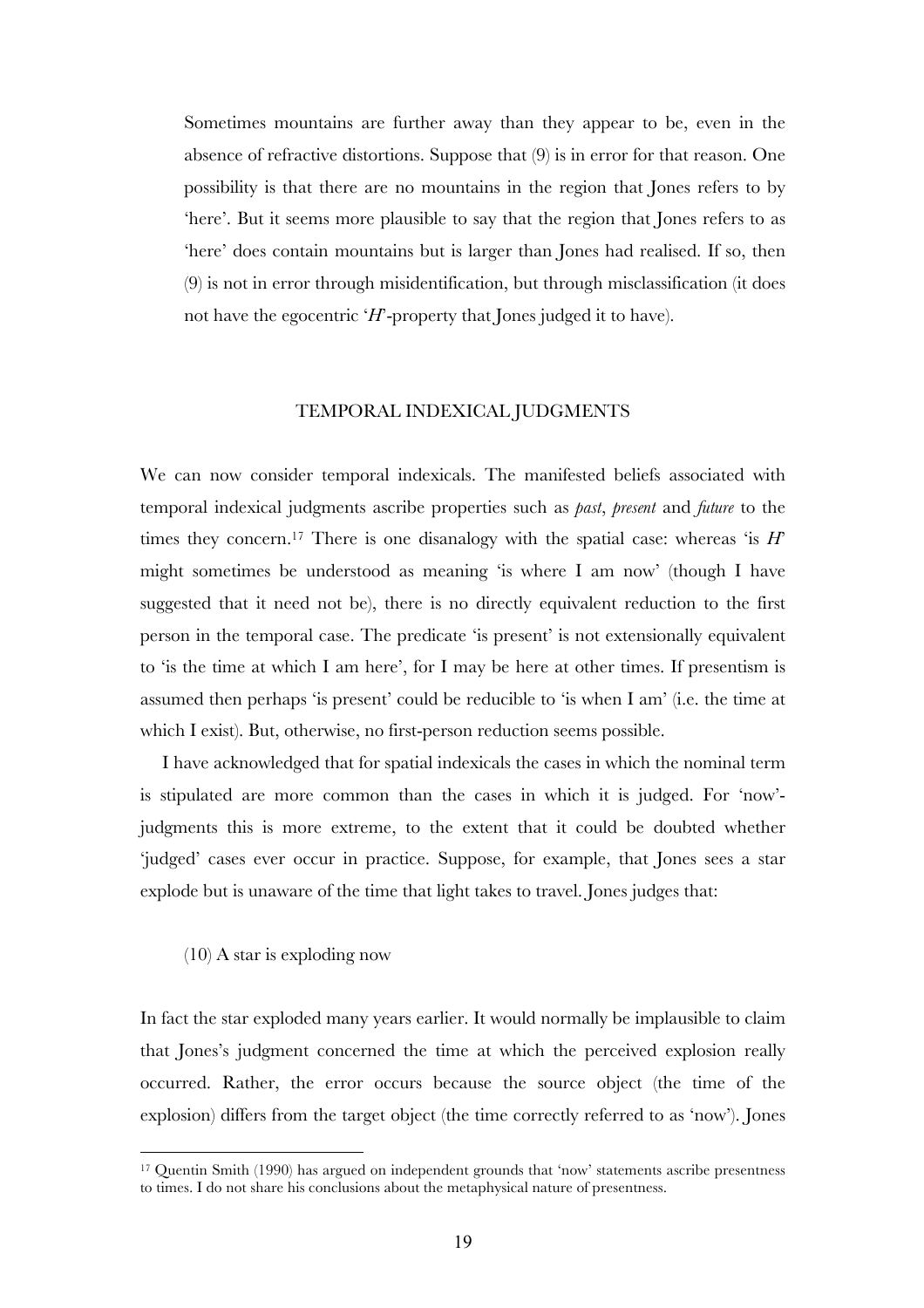has thus made an error through misidentification. Judgments like (10) possess IEMC, but not IEM.

Most 'now'-judgments are like (10). Are there possible temporal indexical judgments wherein a time is judged, rather than stipulated, to be *past*, *present*, etc? One possible kind of case involves memory: one might make a judgment concerning an observed event, but one must then use a series of different indexicals to report one's judgment as time passes. One might keep track of the time at which the event occurred by being aware of its location in a series of events traced back from the present. As one subsequently reports the event at various times one goes from saying that the event is occurring *now* to saying *just now*, *recently*, *some time ago*, *ages ago*, and so on. One way to know which indexical term to use would be to be aware of the changing temporal *properties* of the event (properties such as *pastness*, *presentness* etc). In such a case, an error might occur through a misjudgment of the temporal property; one might, in effect, be mistaken about the exact relation between the source/target time and the present, without thereby misidentifying the time. So perhaps this is one way in which there could be temporal indexical judgments in which the nominal predicate is judged rather than stipulated.

## THE FIRST PERSON

There is enough in common, at least superficially, between the words *I*, *here* and *now* to make it worth considering the hypothesis that first-person judgments have the same structure as 'here' and 'now'-judgments. I suggest that first-person judgments involve the tacit ascription of a nominal predicate 'is  $\mathfrak{t}'$ ; a judgment that 'I am  $F$  is equivalent to a judgment of the form: 'that  $\iota$  is *F*'. For a subject, *S*, the predication 'is  $\iota$ ' is extensionally, but not psychologically, equivalent to 'is identical to S'. One can think of this by analogy with the spatial case; if one thinks of a place as *here* then this implicitly puts one in a certain relation to that place (the relation of being located there). Similarly if one thinks of a person as  $I$  this implicitly puts one in a certain relation to that person (the relation of identity).

I have suggested that for spatial and temporal judgments the ascriptions of the relevant nominal terms can in principle be judged, even though they are more commonly stipulated. In the case of the first person, however, there is a reason to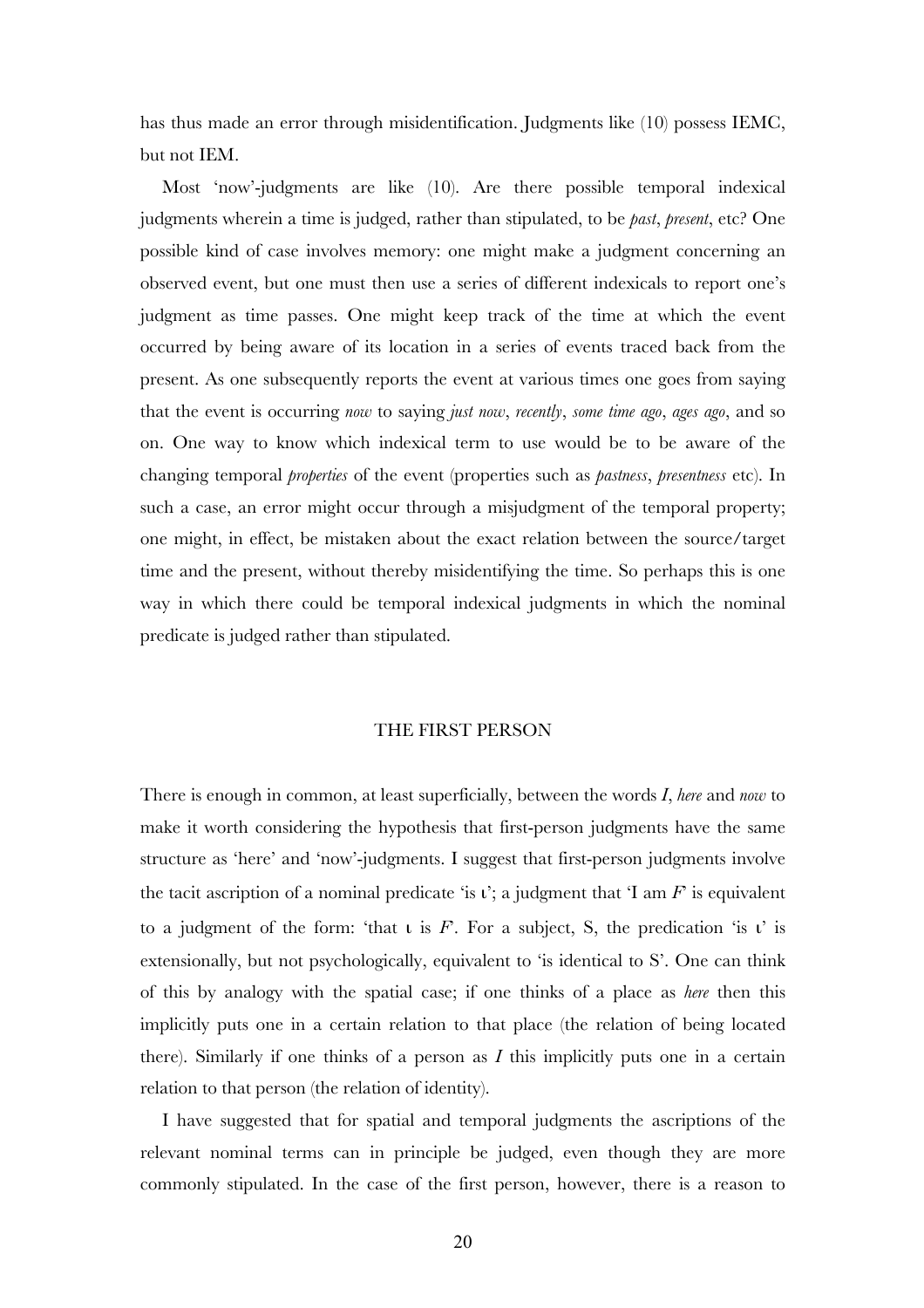think that the nominal term can only ever be stipulated. Once one has made a firstperson judgment, all of one's subsequent first-person judgments are logically, and rationally, related to it. If one starts by judging 'I am *F*', one's subsequent judgment 'I am not *F*' directly contradicts the first judgment, and one would be irrational if one did not acknowledge the contradiction (if one underwent binary fission between the judgments (cf. Shoemaker 1970) then there would be no contradiction, but the subsequent judgment would be someone else's; the claim here concerns the judgments of a single subject). This need not be the case for 'here'; given the possibility that one moves between utterances of 'here', it can be intelligible to judge 'it is *F here*' followed by 'it is not *F here*'. It is hard to see how the logical relation between a single subject's 'I'-judgments could be accounted for if 'I'-judgments had judged nominal terms; it is not clear how the reference of 'I' could be *guaranteed* to remain the same for judgments made by the same person. It is not as though one has a way of constantly keeping track of oneself through perception. It is only the logical guarantee that whenever  $\mathfrak{t}'$  is stipulated by a subject the reference of 'I' will always be that same subject that seems able to account for the logical and rational relations between different 'I' tokens.

Consequently, by analogy with judgments involving other indexicals with stipulated nominal terms, we should expect that first person judgments possess IEMC; and insofar as they possess IEM this is likely to be at most *de facto* IEM, not logical IEM, unless they have some further special feature that logically guarantees the identity of the source object and target object. This fits well with what many philosophers have come to believe about first-person judgments and IEM. Firstly consider the claim that first-person judgments possess IEMC. This fits well with the intuition that in many judgments about oneself one thinks about a person whose identity is not in question; one does not, as it were, identify a person then make a judgment that the person is *me*. Rather, there is a sense in which identification of oneself is prior to all observation (which is why one can still think about oneself even when in sensory deprivation). This perhaps corresponds to the claim that is sometimes made (deriving from Wittgenstein 1958 and discussed by Shoemaker (1968)) that there is a use of the first-person 'as subject' and a use of it 'as object'. The use of 'I' as subject comes about because a firstperson judgment, having a stipulated nominal term, does not require the identification of any person in perception.

By stipulating a nominal term one also constrains the routes by which information relevant to the judgment is standardly gathered. For example, stipulated 'closeleft'-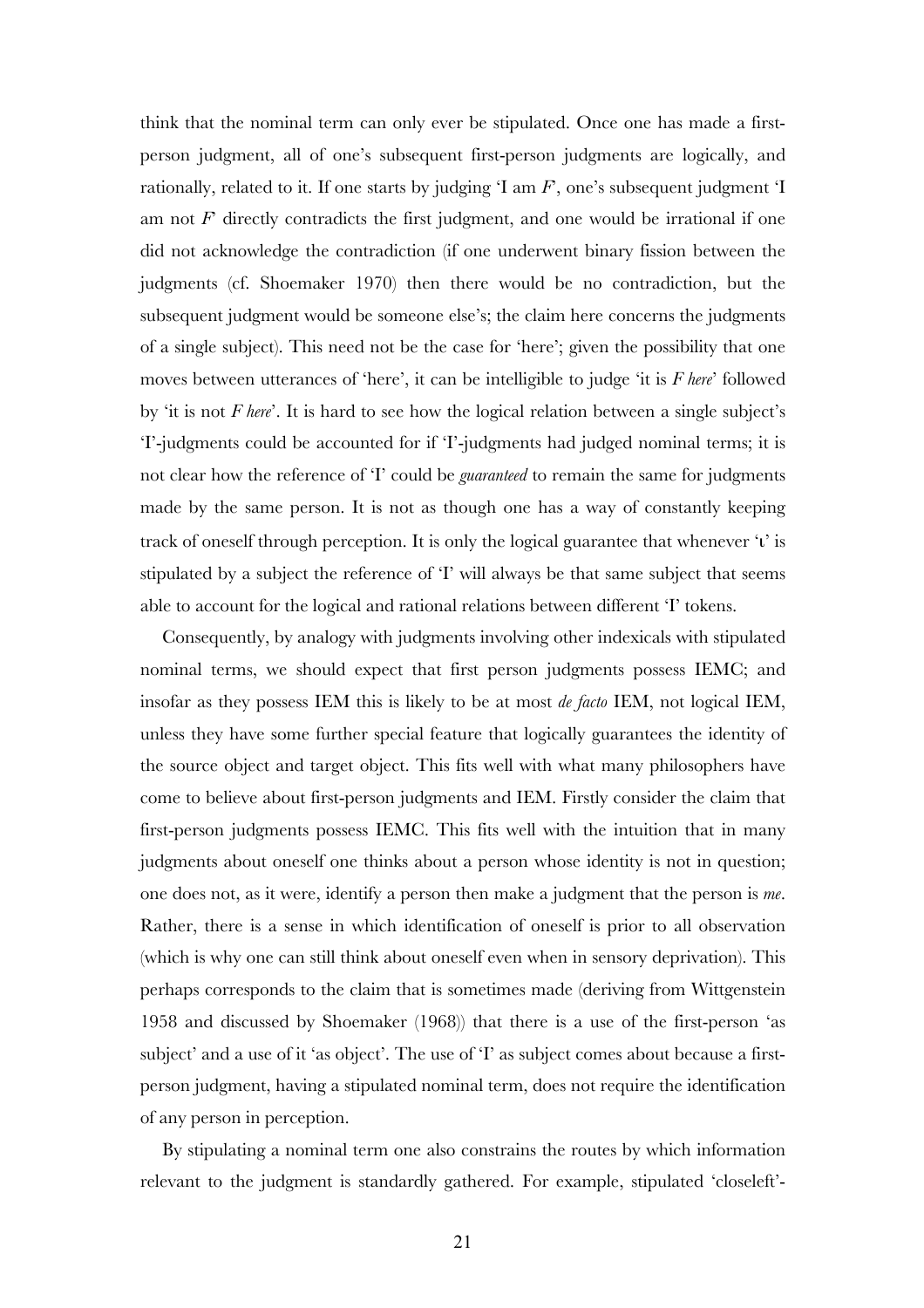judgments are based on information standardly selected from what we can call the closeleft *channel* (i.e. information that *appears* to derive from the place that is egocentrically closeleft, regardless of sensory modality and regardless of where the information *actually* derives from). Whenever the information that a predicate 'is *F*' is instantiated is received through that channel one is automatically in a position to judge that 'it is *F* closeleft'. Much the same applies to the first-person. In stipulating 'is ι' one fixes a standard channel from which information relevant to that judgment is selected. This channel consists in all the means by which one can gain information that directly concerns oneself; the standard forms of proprioception are the clearest examples, but perhaps introspection might involve something analogous. Thus when information that a predicate 'is  $F$  is instantiated is received in the relevant ways – that is, through the relevant channel – it automatically puts one in a position to judge 'I am *F* even though one's experience might not put one in a position to make a perceptual identification of a person. To use Evans's well-known example, if one feels, on the basis of proprioception, that someone's legs are crossed this immediately puts one in a position to judge that 'my legs are crossed'. In these circumstances no person is experienced 'as object'; one merely feels some crossed legs, and one thus encounters oneself only indirectly, 'as subject', by virtue of the channel through which the information is received. The stipulation of 'is ι' thus accounts for the 'as subject'/'as object' distinction in first-person judgments (and indeed a corresponding distinction for spatial and temporal judgments can be explained in much the same way).

But what of the claim, made by Evans and many others, that judgments of the kind just described cannot be in error through misidentification? Discussions by Shoemaker and others have made it clear that such judgments possess at most *de facto* IEM, not logical IEM. There are always exotic scenarios in which error through misidentification can occur. One's proprioceptive judgments might, for example, come about through another person's body being 'wired up' to one's sensory apparatus; and judgments based on memory might in fact concern someone else's past (as described by Shoemaker (1970)). As it happens, the first-person channel is generally reliable; information received through proprioception, for example, normally does concern oneself because one's proprioceptive apparatus is hard-wired to one's own body. Hence the source object and target object are normally the same. But this is a contingency; it is not a logical feature of first-person judgments. The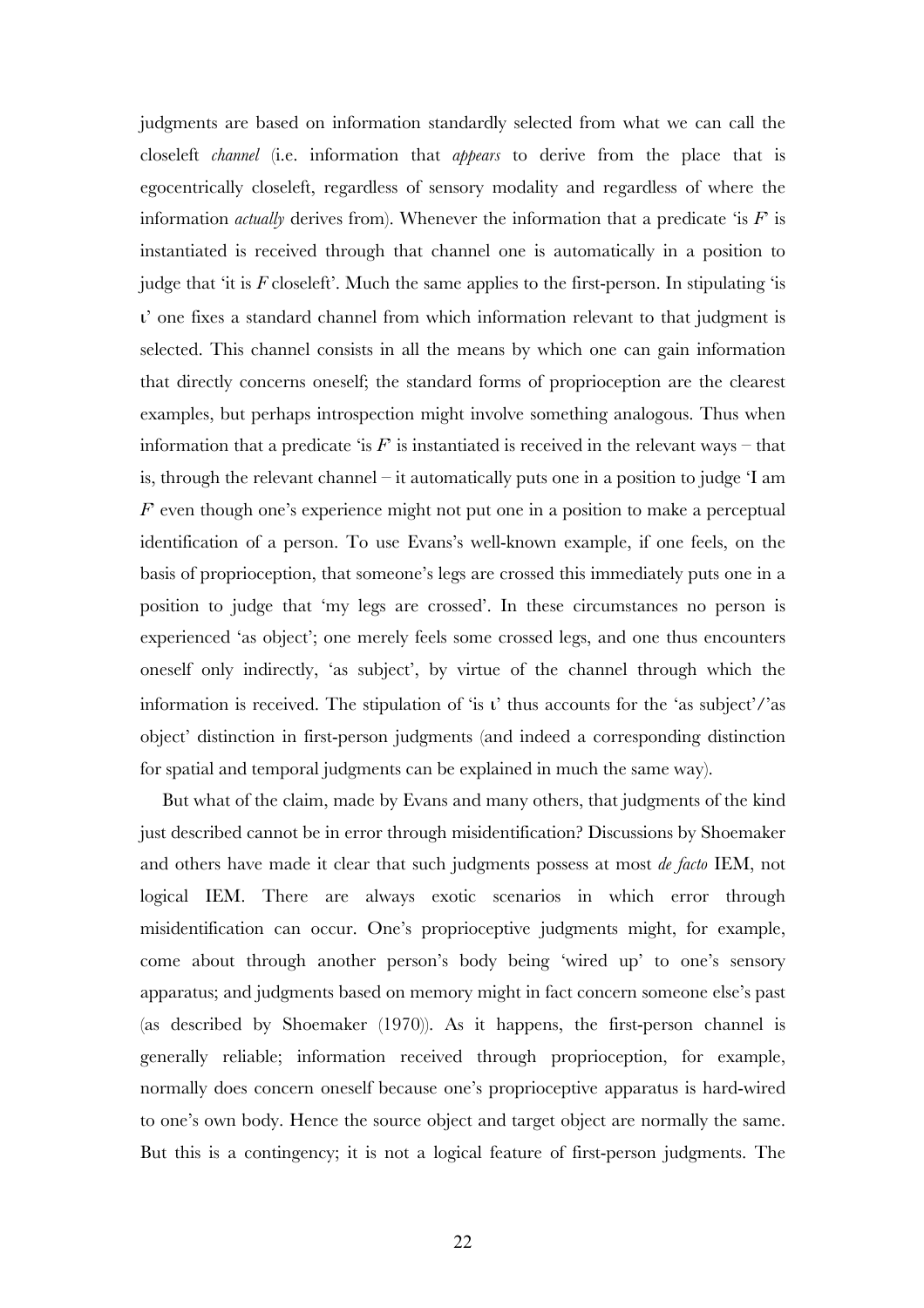source of first-person IEM is the stipulation of 'is ι', which determines a reliable, albeit potentially fallible route for information about oneself.18

Judgments about oneself 'as object', by contrast, derive from channels other than those fixed by the stipulation of 'is ι'; from seeing a reflection in a mirror, for example. In such cases error through misidentification occurs more easily, just because there is no hard-wiring of the kind that produces IEM in 'as subject' judgments.

# **CONCLUSIONS**

I have identified two different kinds of immunity to error – IEM and IEMC – and have suggested that indexical judgments typically possess one but not the other, according to whether the nominal term associated with the indexical has the 'judged' or 'stipulated' role. Moreover I have suggested that while both kinds of role are possible, at least in principle, for spatial and temporal judgments, for first-person judgments the nominal term always has the stipulated role.

I have also identified two quite different sources of IEM. The first source is associated with perceptual demonstrative judgments, and occurs when the same information is used to ground a predication and also to identify the object. This occurs in those cases where the nominal term is judged, rather than stipulated. The second source of IEM is found in those cases in which the nominal term takes the stipulated role; the stipulation has the effect of establishing a standard 'channel' for information relevant to the judgment. Most of the time these channels are reliable; barring judgments about distant stars, information that seems to come directly from the present time normally does so; barring persons who undergo fission, or persons with sensory inputs hardwired to the bodies of others, and so on, information that seems to

<sup>&</sup>lt;sup>18</sup> Many features of the account given here are consistent with the account put forward recently by François Recanati (2007), according to which information about oneself is sometimes acquired through the *internal mode* (which I take to be much the same as what I have called the 'channel' associated with the first person) and it is this that determines which person is relevant to the evaluation of the predicative content delivered in that mode (e.g. that someone's legs are crossed). Where I disagree with Recanati is in his claim that the 'implicitly *de se*' nature of these contents (i.e. the subject is not explicitly identified in the content) is what *makes* the judgments 'identification-free' and thus IEM. Recanati's idea is that because no subject is identified the subject cannot be misidentified. As I argue above, however, the IEM of these 'as subject' first-person judgments is only *de facto* and does not arise directly from a lack of representation of the subject, but rather because the stipulation of 'is ι' (with resulting IEMC) ties the judgment to an information channel that (contingently) only provides information about the subject.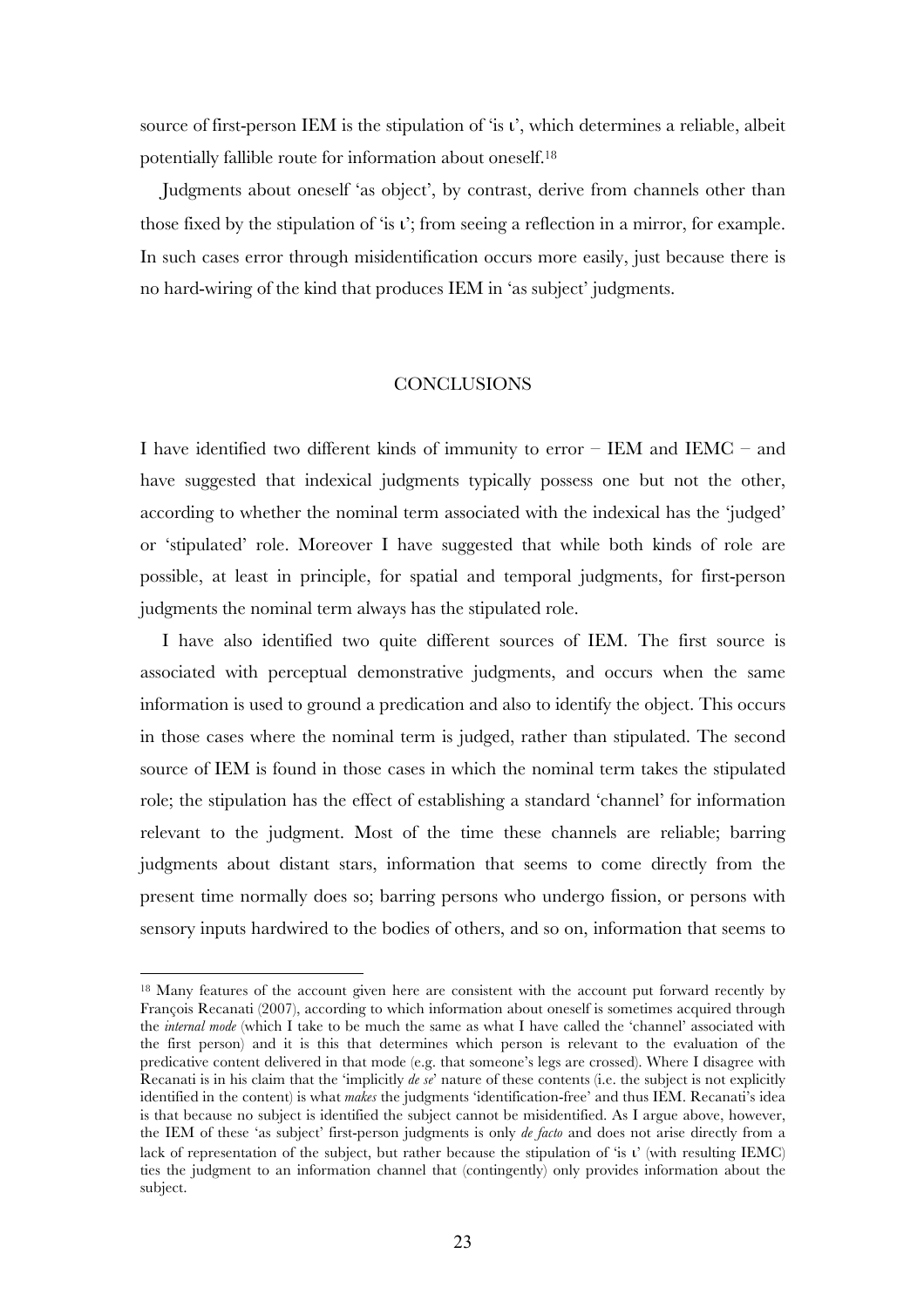come directly from oneself (through proprioception etc.) normally does so, and so on. So the stipulation of a nominal term is a source of IEM, though this is *de facto* rather than *logical* IEM.

Some of the distinctions made here are closely related to distinctions made by others. As noted above, for example, Shoemaker (1968: 558-9) suggested that perceptual demonstrative and indexical judgments possess different kinds of IEM. What I hope to have added is some explanation of these distinctions, and of the different kinds of immunity to error that can occur, by drawing attention to the presence of the manifested beliefs of the subject and the different epistemic roles that the nominal term can play.19

# **REFERENCES**

- Almog, J., Perry, J. and Wettstein, H. (eds.) (1989): *Themes from Kaplan*, Oxford: Oxford University Press.
- Borg, E. (2000): 'Complex Demonstratives', *Philosophical Studies* 97, 229-49.
- Braun, D. (1994): 'Structured Characters and Complex Demonstratives', *Philosophical Studies* 74, 193-219.
- Burge, T. (1973): 'Reference and Proper Names', *The Journal of Philosophy* 70, 425-39.
- Campbell, J. (1993): 'The Role of Physical Objects in Spatial Thinking', in Eilan, McCarthy and Brewer 1993, 65-95.
- Campbell, J. (1994): *Past, Space and Self*, Cambridge, MA/London: MIT Press/A Bradford Book.
- Campbell, J. (1997): 'Sense, Reference and Selective Attention', *Proceedings of the Aristotelian Society Supplementary Volume*, 71, 55-98.
- Campbell, J. (1998): 'Joint Attention and the First Person', in O'Hear 1998, 123-136.
- Campbell, J. (1999a): 'Immunity to Error Through Misidentification and the Meaning of a Referring Term', *Philosophical Topics*, 26, 89-104.

<sup>19</sup> I would like to thank François Recanati and Annalisa Coliva for very helpful comments on earlier drafts of this paper, and Dilip Ninan, Derek Ball and other participants in a seminar in St Andrews for their comments during a discussion of the paper.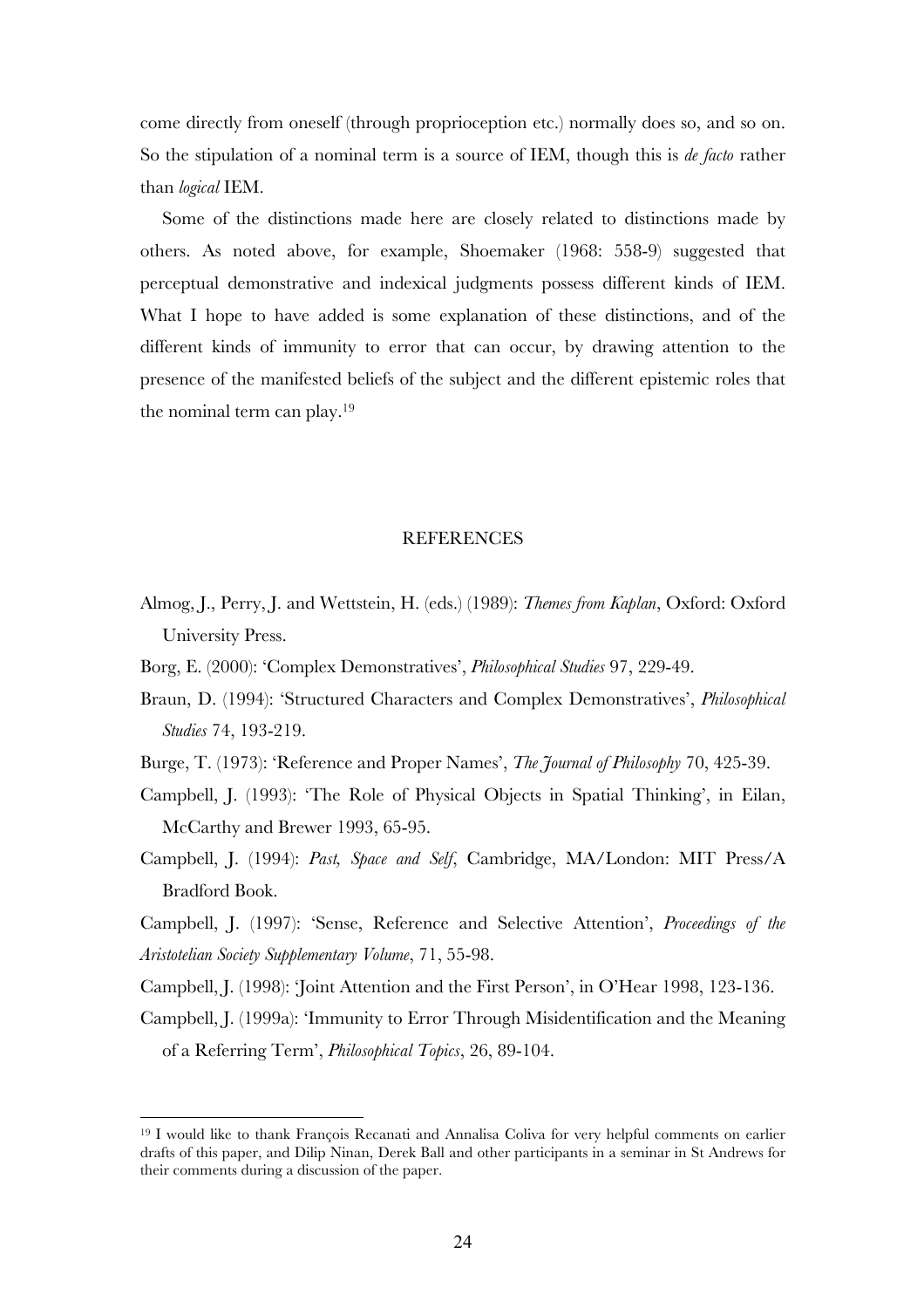- Campbell, J. (1999b): 'Schizophrenia: The Space of Reasons and Thinking as a Motor Process', *Monist*, 82, 609-25.
- Coliva, A. (2003): 'The First Person: Error through Misidentification, the Split between Speaker's and Semantic Reference, and the Real Guarantee'. *The Journal of Phlosophy*, 100, 416-431.
- Coliva, A. (2006): 'Error Through Misidentification: Some Varieties', *Journal of Philosophy* 103, 403-25.
- Corazza, E. (2002): '"She" and "He": Politically Correct Pronouns', *Philosophical Studies* 111, 173-196.
- Davies, M. (1982): 'Individuation and the Semantics of Demonstratives', *Journal of Philosophical Logic*, 11, 287-310.
- Dever, J. (2001): 'Complex Demonstratives', *Linguistics and Philosophy*, 24, 271-330.
- Donnellan, K. (1966): 'Reference and Definite Descriptions', *Philosophical Review*, 75, 281-304.
- Eilan, N., McCarthy, R. and Brewer, B. (eds.) (1993): *Spatial Representation*, Oxford: Blackwell.
- Evans, G. (1982): *The Varieties of Reference*, edited by J. McDowell, Oxford: Clarendon Press.
- Kaplan, D. (1978): 'Dthat', in P. Cole (ed.) *Syntax and Semantics*, New York: Academic Press.
- Kaplan, D. (1989): 'Demonstratives: An Essay on the Semantics, Logic, Metaphysics, and Epistemology of Demonstratives and other Indexicals', in Almog, Perry and Wettstein (eds.) 1989.
- Kaplan, D. (1989a): 'Afterthoughts', in Almog, Perry and Wettstein (eds.) 1989.
- King, J. C. (2001): *Complex Demonstratives: A Quantificational Account*, Cambridge, MA/London: MIT Press/A Bradford Book.
- Lepore, E., and Ludwig, K. (2000): 'The Semantics and Pragmatics of Complex Demonstratives', *Mind*, 109, 199-240.
- Matthen, M (2006): 'On Visual Experience of Objects: Comments on John Campbell's "Reference and Consciousness"', *Philosophical Studies*, 127, 195-220.
- McGinn, C. (1981): 'The Mechanism of Reference', *Synthese*, 49, 157-86.
- McDowell, J. (1990): 'Peacocke and Evans on Demonstrative Content', *Mind*, 99, 255- 266.